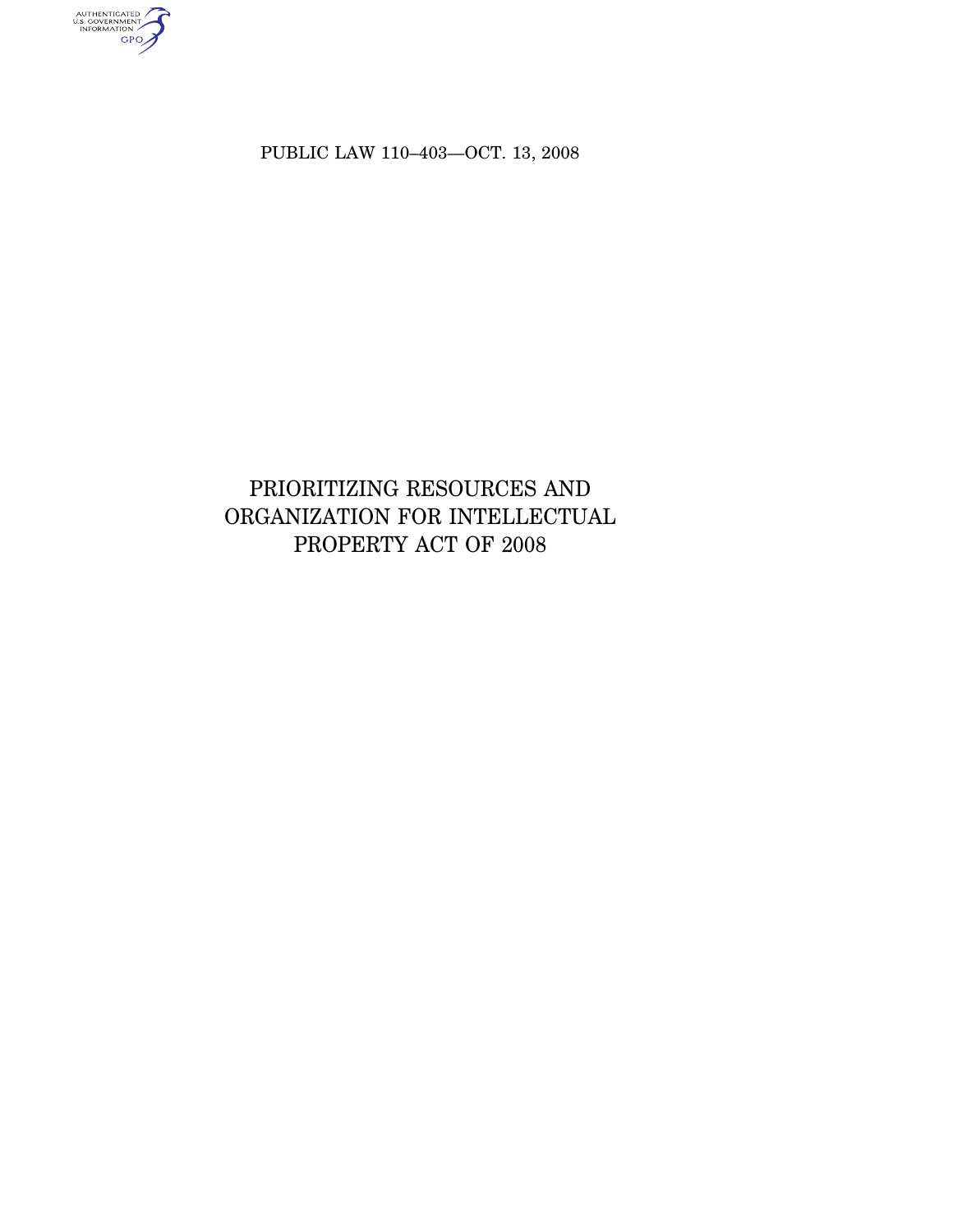## Public Law 110–403 110th Congress

### An Act

Oct. 13, 2008

[S. 3325]

To enhance remedies for violations of intellectual property laws, and for other purposes.

*Be it enacted by the Senate and House of Representatives of the United States of America in Congress assembled,* 

15 USC 8101 note. Prioritizing Resources and Organization for Intellectual Property Act of 2008.

### **SECTION 1. SHORT TITLE; TABLE OF CONTENTS.**

(a) SHORT TITLE.—This Act may be cited as the ''Prioritizing Resources and Organization for Intellectual Property Act of 2008''. (b) TABLE OF CONTENTS.—The table of contents is as follows:

Sec. 1. Short title; table of contents.

Sec. 2. Reference. Sec. 3. Definition.

### TITLE I—ENHANCEMENTS TO CIVIL INTELLECTUAL PROPERTY LAWS

Sec. 101. Registration of claim.

- 
- Sec. 102. Civil remedies for infringement. Sec. 103. Treble damages in counterfeiting cases. Sec. 104. Statutory damages in counterfeiting cases. Sec. 105. Importation and exportation.
- 
- 

### TITLE II—ENHANCEMENTS TO CRIMINAL INTELLECTUAL PROPERTY LAWS

- 
- Sec. 201. Criminal copyright infringement. Sec. 202. Trafficking in counterfeit labels, illicit labels, or counterfeit documentation or packaging for works that can be copyrighted. Sec. 203. Unauthorized fixation.
- 
- Sec. 204. Unauthorized recording of motion pictures.<br>Sec. 205. Trafficking in counterfeit goods or services.<br>Sec. 206. Forfeiture, destruction, and restitution.<br>Sec. 207. Forfeiture under Economic Espionage Act.<br>Sec. 208.
- 
- 
- 
- 
- 

### TITLE III—COORDINATION AND STRATEGIC PLANNING OF FEDERAL EFFORT AGAINST COUNTERFEITING AND INFRINGEMENT

- Sec. 301. Intellectual Property Enforcement Coordinator. Sec. 302. Definition.
- 
- Sec. 303. Joint strategic plan. Sec. 304. Reporting.
- 
- Sec. 305. Savings and repeals.
- Sec. 306. Authorization of appropriations.

#### TITLE IV—DEPARTMENT OF JUSTICE PROGRAMS

- Sec. 401. Local law enforcement grants.
- Sec. 402. Improved investigative and forensic resources for enforcement of laws re-
- lated to intellectual property crimes. Sec. 403. Additional funding for resources to investigate and prosecute intellectual property crimes and other criminal activity involving computers.
- Sec. 404. Annual reports.

### TITLE V—MISCELLANEOUS

Sec. 501. GAO study on protection of intellectual property of manufacturers.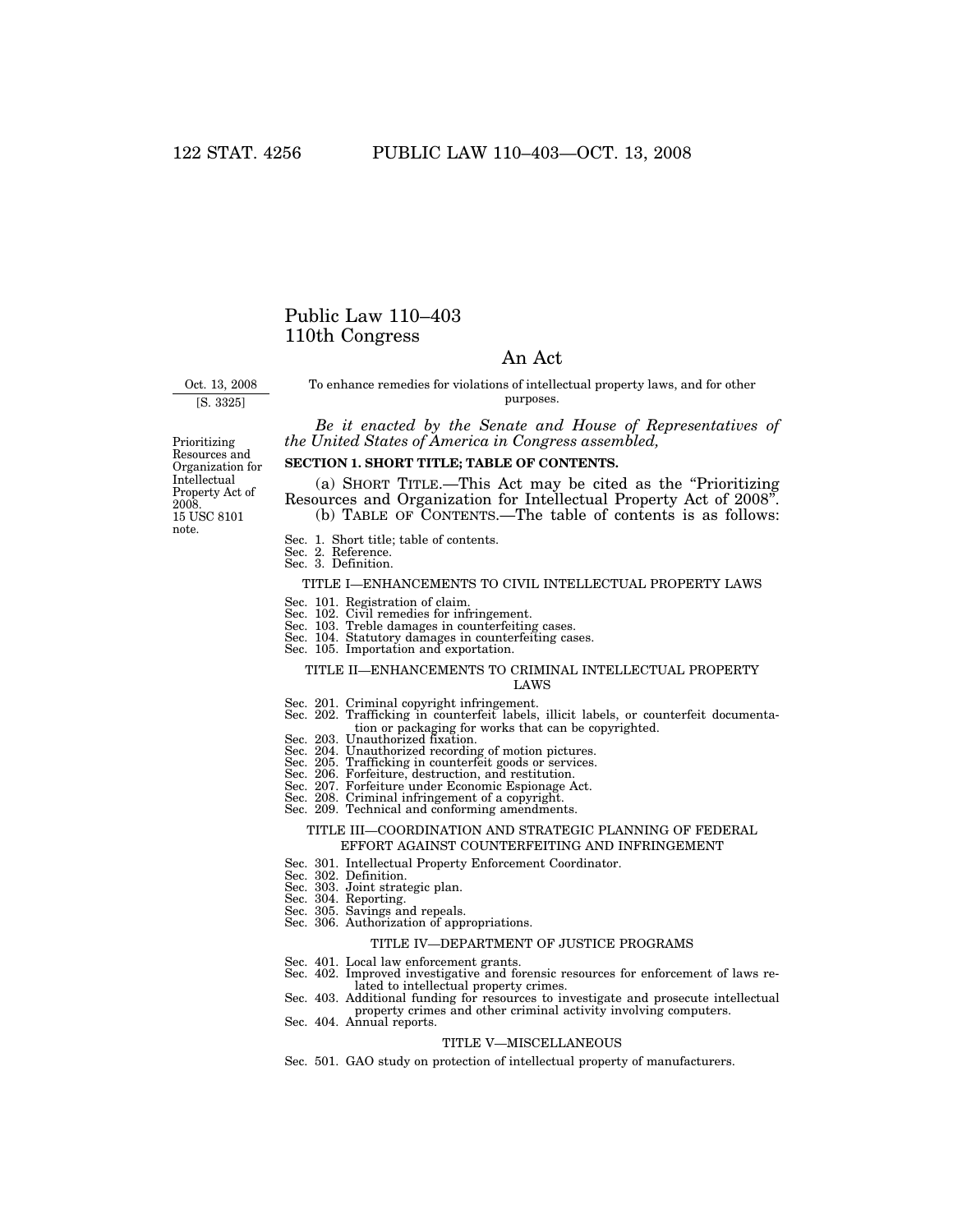### **SEC. 2. REFERENCE.**

Any reference in this Act to the ''Trademark Act of 1946'' refers to the Act entitled ''An Act to provide for the registration of trademarks used in commerce, to carry out the provisions of certain international conventions, and for other purposes'', approved July 5, 1946 (15 U.S.C. 1051 et seq.).

### **SEC. 3. DEFINITION.**

In this Act, the term ''United States person'' means—

(1) any United States resident or national,

(2) any domestic concern (including any permanent domestic establishment of any foreign concern), and

(3) any foreign subsidiary or affiliate (including any permanent foreign establishment) of any domestic concern that is controlled in fact by such domestic concern,

except that such term does not include an individual who resides outside the United States and is employed by an individual or entity other than an individual or entity described in paragraph  $(1), (2),$  or  $(3).$ 

# **TITLE I—ENHANCEMENTS TO CIVIL INTELLECTUAL PROPERTY LAWS**

### **SEC. 101. REGISTRATION OF CLAIM.**

(a) LIMITATION TO CIVIL ACTIONS; HARMLESS ERROR.—Section 411 of title 17, United States Code, is amended—

(1) in the section heading, by inserting ''**CIVIL**'' before ''**INFRINGEMENT**'';

 $(2)$  in subsection  $(a)$ —

(A) in the first sentence, by striking "no action" and inserting ''no civil action''; and

(B) in the second sentence, by striking ''an action'' and inserting "a civil action";

(3) by redesignating subsection (b) as subsection (c);

(4) in subsection (c), as so redesignated by paragraph (3), by striking ''506 and sections 509 and'' and inserting ''505 and section''; and

(5) by inserting after subsection (a) the following:

 $\mathcal{L}(b)(1)$  A certificate of registration satisfies the requirements of this section and section 412, regardless of whether the certificate contains any inaccurate information, unless—

''(A) the inaccurate information was included on the application for copyright registration with knowledge that it was inaccurate; and

''(B) the inaccuracy of the information, if known, would have caused the Register of Copyrights to refuse registration.

"(2) In any case in which inaccurate information described under paragraph (1) is alleged, the court shall request the Register of Copyrights to advise the court whether the inaccurate information, if known, would have caused the Register of Copyrights to refuse registration.

"(3) Nothing in this subsection shall affect any rights, obligations, or requirements of a person related to information contained

15 USC 1801.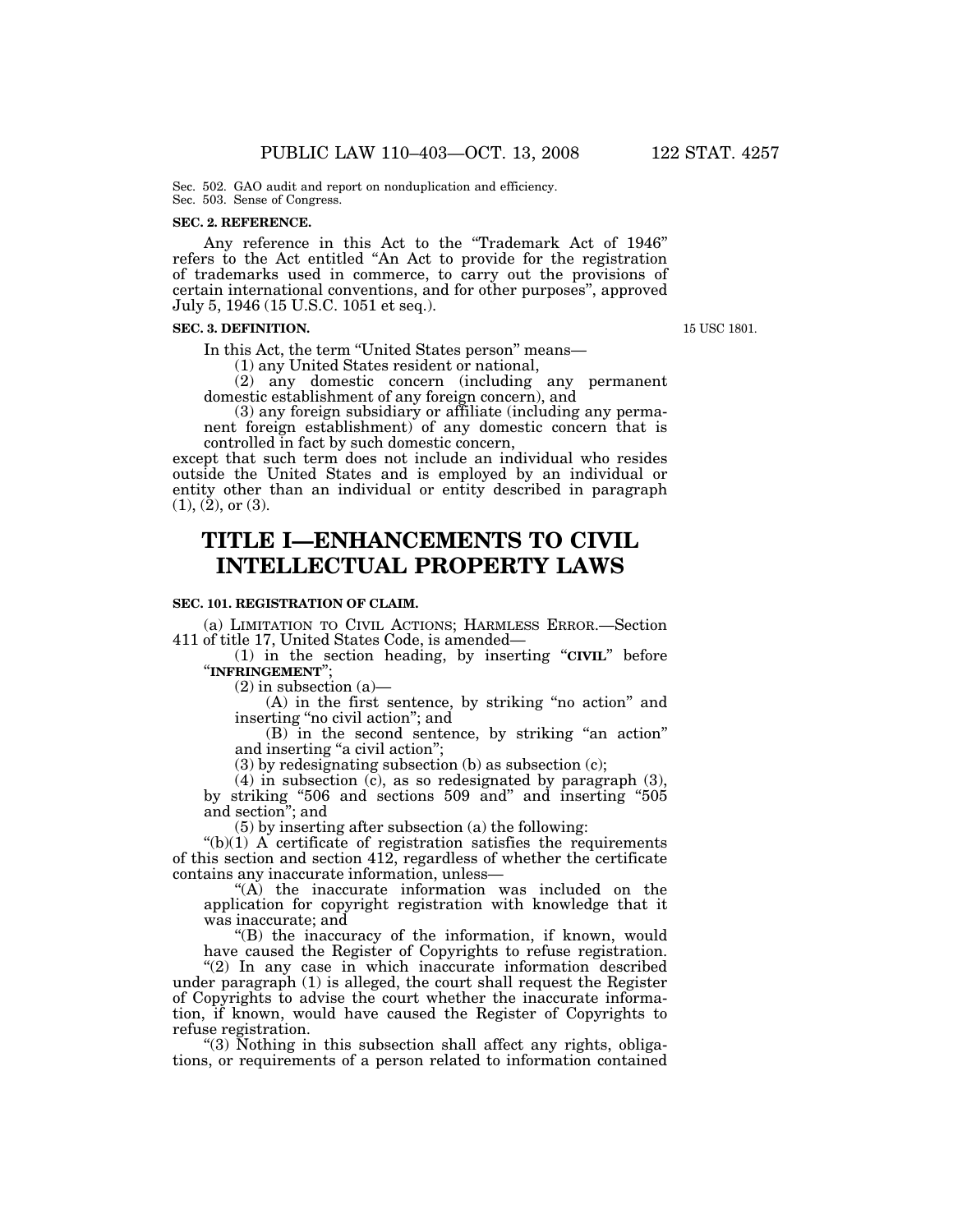in a registration certificate, except for the institution of and remedies in infringement actions under this section and section 412.''. (b) TECHNICAL AND CONFORMING AMENDMENTS.—

(1) Section 412 of title 17, United States Code, is amended by striking " $411(b)$ " and inserting " $411(c)$ ".

(2) The item relating to section 411 in the table of sections for chapter 4 of title 17, United States Code, is amended to read as follows:

''Sec. 411. Registration and civil infringement actions.''.

### **SEC. 102. CIVIL REMEDIES FOR INFRINGEMENT.**

(a) IN GENERAL.—Section 503(a) of title 17, United States Code, is amended to read as follows:

 $\mathcal{L}(a)(1)$  At any time while an action under this title is pending, the court may order the impounding, on such terms as it may deem reasonable—

"(A) of all copies or phonorecords claimed to have been made or used in violation of the exclusive right of the copyright owner;

''(B) of all plates, molds, matrices, masters, tapes, film negatives, or other articles by means of which such copies of phonorecords may be reproduced; and

''(C) of records documenting the manufacture, sale, or receipt of things involved in any such violation, provided that any records seized under this subparagraph shall be taken into the custody of the court.

"(2) For impoundments of records ordered under paragraph (1)(C), the court shall enter an appropriate protective order with respect to discovery and use of any records or information that has been impounded. The protective order shall provide for appropriate procedures to ensure that confidential, private, proprietary, or privileged information contained in such records is not improperly disclosed or used.

"(3) The relevant provisions of paragraphs  $(2)$  through  $(11)$ of section 34(d) of the Trademark Act  $(15 \text{ U.S.C. } 1116(d)(2)$  through (11)) shall extend to any impoundment of records ordered under paragraph  $(1)(C)$  that is based upon an ex parte application, notwithstanding the provisions of rule 65 of the Federal Rules of Civil Procedure. Any references in paragraphs (2) through (11) of section 34(d) of the Trademark Act to section 32 of such Act shall be read as references to section 501 of this title, and references to use of a counterfeit mark in connection with the sale, offering for sale, or distribution of goods or services shall be read as references to infringement of a copyright.''.

(b) PROTECTIVE ORDER FOR SEIZED RECORDS.—Section 34(d)(7) of the Trademark Act  $(15 \text{ U.S.C. } 1116(d)(7))$  is amended to read as follows:

''(7) Any materials seized under this subsection shall be taken into the custody of the court. For seizures made under this section, the court shall enter an appropriate protective order with respect to discovery and use of any records or information that has been seized. The protective order shall provide for appropriate procedures to ensure that confidential, private, proprietary, or privileged information contained in such records is not improperly disclosed or used.''.

Records. Protective order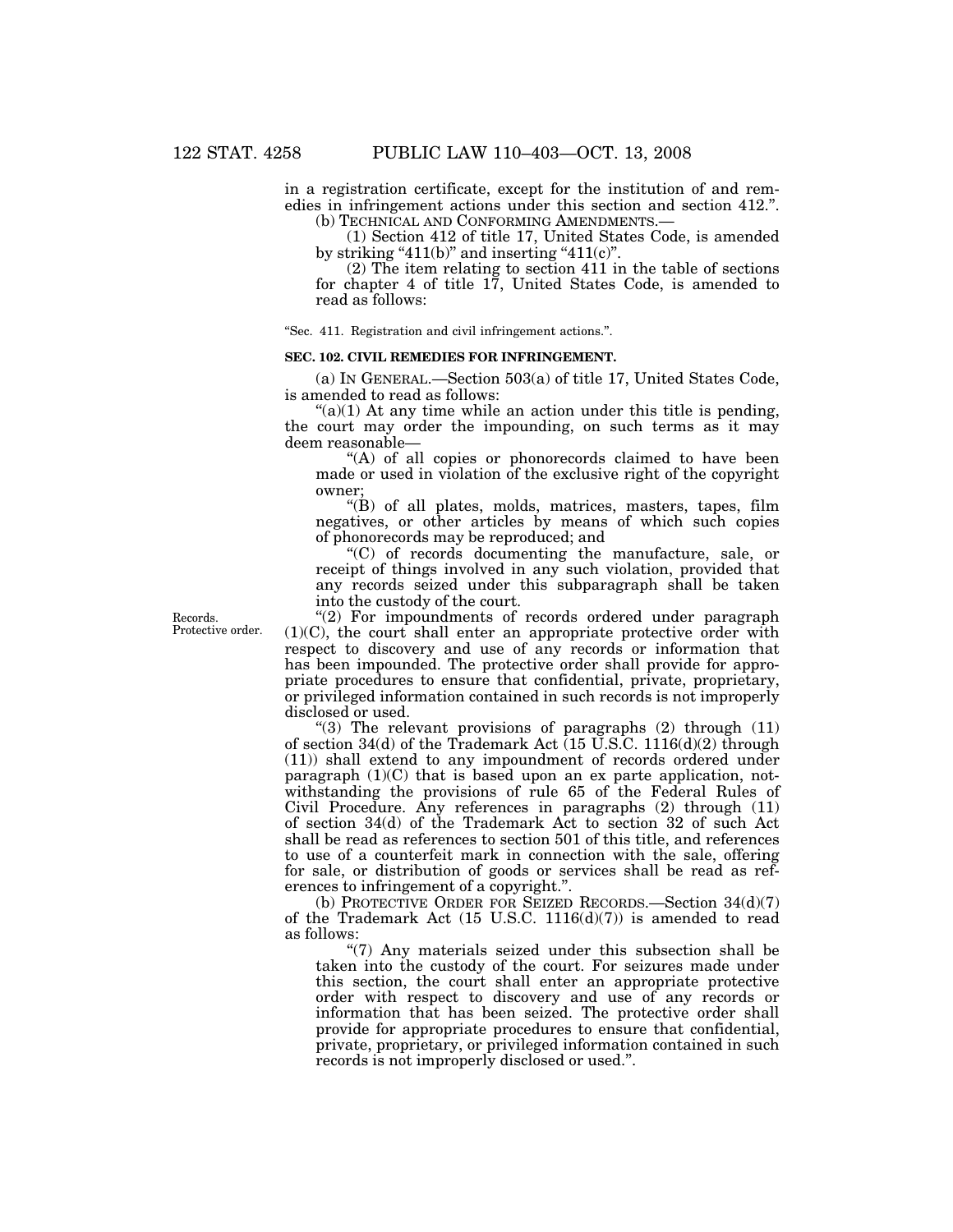### **SEC. 103. TREBLE DAMAGES IN COUNTERFEITING CASES.**

Section 35(b) of the Trademark Act of 1946 (15 U.S.C. 1117(b)) is amended to read as follows:

''(b) In assessing damages under subsection (a) for any violation of section  $32(1)(a)$  of this Act or section 220506 of title 36, United States Code, in a case involving use of a counterfeit mark or designation (as defined in section 34(d) of this Act), the court shall, unless the court finds extenuating circumstances, enter judgment for three times such profits or damages, whichever amount is greater, together with a reasonable attorney's fee, if the violation consists of—

''(1) intentionally using a mark or designation, knowing such mark or designation is a counterfeit mark (as defined in section 34(d) of this Act), in connection with the sale, offering for sale, or distribution of goods or services; or

''(2) providing goods or services necessary to the commission of a violation specified in paragraph (1), with the intent that the recipient of the goods or services would put the goods or services to use in committing the violation.

In such a case, the court may award prejudgment interest on such amount at an annual interest rate established under section 6621(a)(2) of the Internal Revenue Code of 1986, beginning on the date of the service of the claimant's pleadings setting forth the claim for such entry of judgment and ending on the date such entry is made, or for such shorter time as the court considers appropriate.''.

### **SEC. 104. STATUTORY DAMAGES IN COUNTERFEITING CASES.**

Section 35(c) of the Trademark Act of 1946 (15 U.S.C. 1117) is amended—

(1) in paragraph  $(1)$ —<br>(A) by striking "\$500" and inserting "\$1,000"; and

(B) by striking ''\$100,000'' and inserting ''\$200,000''; and

(2) in paragraph (2), by striking " $$1,000,000"$  and inserting " $$2,000,000"$ .

### **SEC. 105. IMPORTATION AND EXPORTATION.**

(a) IN GENERAL.—The heading for chapter 6 of title 17, United States Code, is amended to read as follows:

### **''CHAPTER 6—MANUFACTURING REQUIREMENTS, IMPORTATION, AND EXPORTATION''.**

(b) AMENDMENT ON EXPORTATION.—Section 602(a) of title 17, United States Code, is amended—

(1) by redesignating paragraphs (1) through (3) as subparagraphs (A) through (C), respectively, and moving such subparagraphs 2 ems to the right;

(2) by striking " $(a)$ " and inserting " $(a)$  INFRINGING IMPORTA-TION OR EXPORTATION.—

"(1) IMPORTATION.—";

(3) by striking ''This subsection does not apply to—'' and inserting the following:

"(2) IMPORTATION OR EXPORTATION OF INFRINGING ITEMS.-Importation into the United States or exportation from the United States, without the authority of the owner of copyright under this title, of copies or phonorecords, the making of which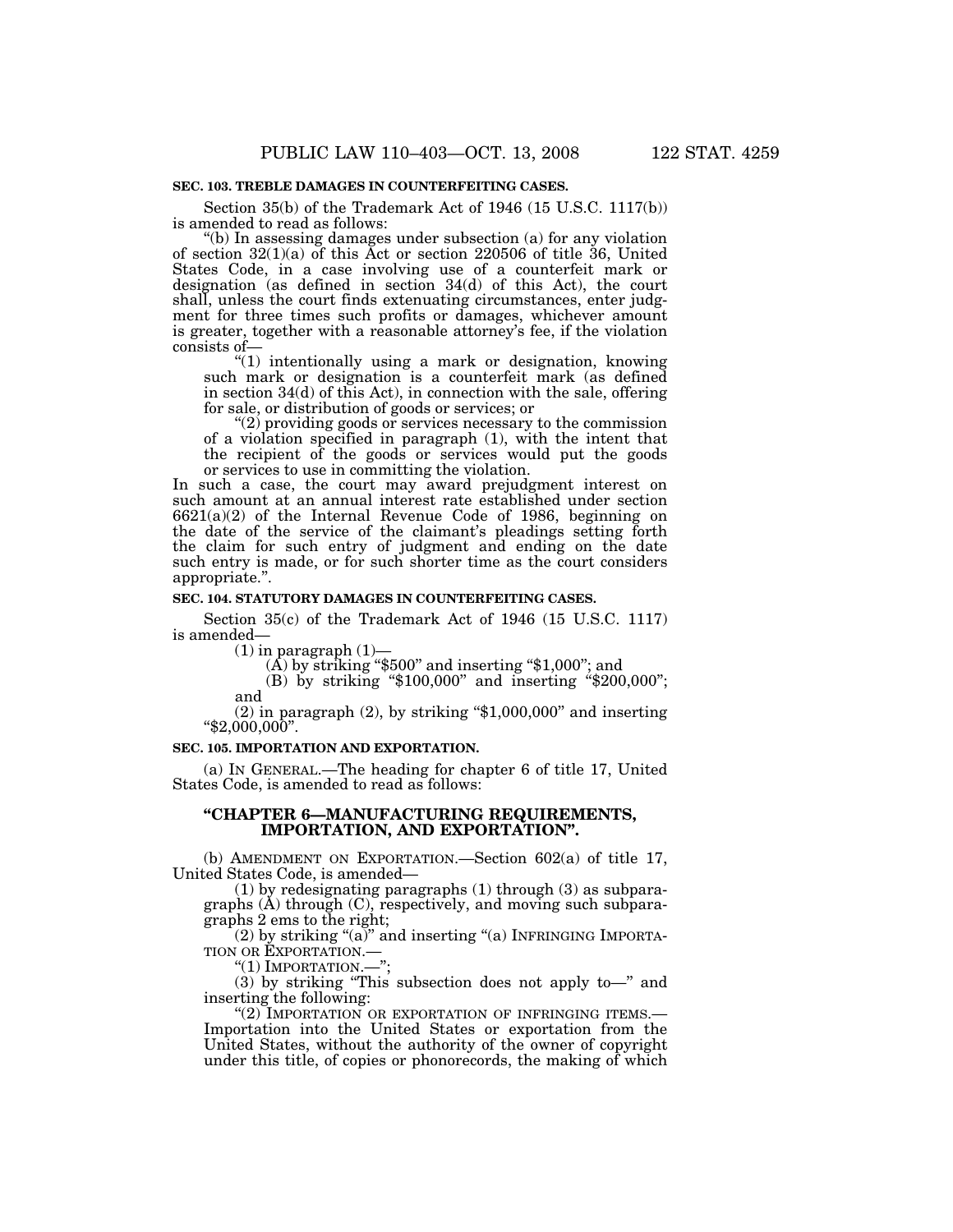either constituted an infringement of copyright, or which would have constituted an infringement of copyright if this title had been applicable, is an infringement of the exclusive right to distribute copies or phonorecords under section 106, actionable under sections 501 and 506.

"(3) EXCEPTIONS.—This subsection does not apply to—";  $(4)$  in paragraph  $(3)(A)$  (as redesignated by this subsection) by inserting "or exportation" after "importation"; and

(5) in paragraph (3)(B) (as redesignated by this subsection)—

(A) by striking ''importation, for the private use of the importer'' and inserting ''importation or exportation, for the private use of the importer or exporter''; and

(B) by inserting ''or departing from the United States'' after ''United States''.

(c) CONFORMING AMENDMENTS.—(1) Section 602 of title 17, United States Code, is further amended—

(A) in the section heading, by inserting ''**or exportation**'' after ''**importation**''; and

(B) in subsection (b)—

(i) by striking ''(b) In a case'' and inserting ''(b) IMPORT PROHIBITION.—In a case";

(ii) by striking "the United States Customs Service" and inserting ''United States Customs and Border Protection''; and

(iii) by striking ''the Customs Service'' and inserting ''United States Customs and Border Protection''.

(2) Section 601(b)(2) of title 17, United States Code, is amended by striking ''the United States Customs Service'' and inserting ''United States Customs and Border Protection''.

(3) The item relating to chapter 6 in the table of chapters for title 17, United States Code, is amended to read as follows:

''6. MANUFACTURING REQUIREMENTS, IMPORTATION, AND EXPORTATION ........ 601''.

# **TITLE II—ENHANCEMENTS TO CRIMI-NAL INTELLECTUAL PROPERTY LAWS**

### **SEC. 201. CRIMINAL COPYRIGHT INFRINGEMENT.**

(a) FORFEITURE AND DESTRUCTION; RESTITUTION.—Section 506(b) of title 17, United States Code, is amended to read as follows:

''(b) FORFEITURE, DESTRUCTION, AND RESTITUTION.—Forfeiture, destruction, and restitution relating to this section shall be subject to section 2323 of title 18, to the extent provided in that section, in addition to any other similar remedies provided by law.''.

 $(1)$  REPEAL.—Section 509 of title 17, United States Code, is repealed.

 $(2)$  TECHNICAL AND CONFORMING AMENDMENT.—The table of sections for chapter 5 of title 17, United States Code, is amended by striking the item relating to section 509.

### **SEC. 202. TRAFFICKING IN COUNTERFEIT LABELS, ILLICIT LABELS, OR COUNTERFEIT DOCUMENTATION OR PACKAGING FOR WORKS THAT CAN BE COPYRIGHTED.**

Section 2318 of title 18, United States Code, is amended—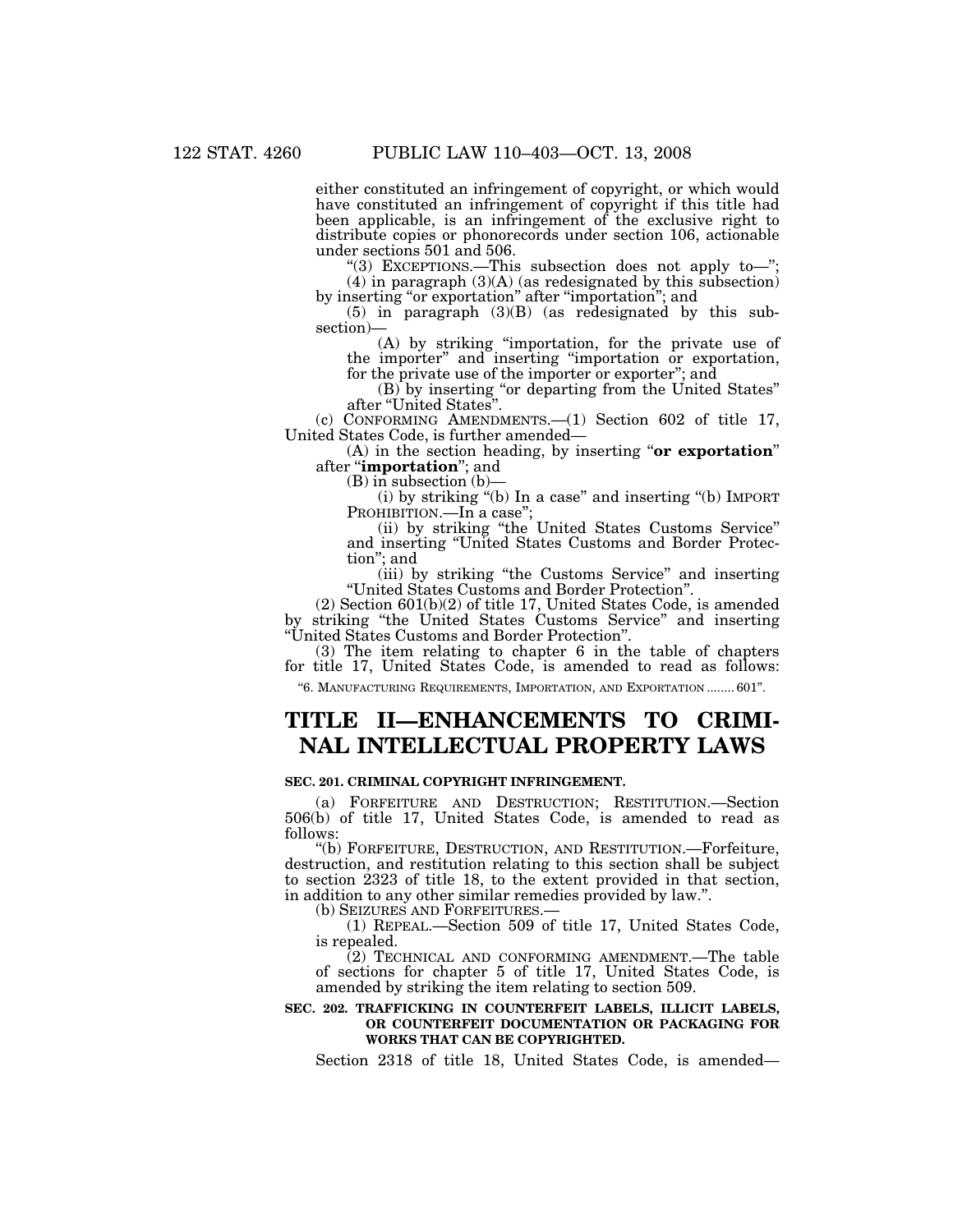$(1)$  in subsection  $(a)$ —

(A) by redesignating subparagraphs (A) through (G) as clauses (i) through (vii), respectively;

(B) by redesignating paragraphs (1) and (2) as subparagraphs (A) and (B), respectively; and

(C) by striking ''Whoever'' and inserting ''(1) Whoever'';

(2) by amending subsection  $(d)$  to read as follows:<br>"(d) FORFEITURE AND DESTRUCTION OF PROPERTY; RESTITU-TION.—Forfeiture, destruction, and restitution relating to this section shall be subject to section 2323, to the extent provided in that section, in addition to any other similar remedies provided by law.''; and

(3) by striking subsection (e) and redesignating subsection (f) as subsection (e).

### **SEC. 203. UNAUTHORIZED FIXATION.**

(a) Section 2319A(b) of title 18, United States Code, is amended to read as follows:

"(b) FORFEITURE AND DESTRUCTION OF PROPERTY; RESTITU-TION.—Forfeiture, destruction, and restitution relating to this section shall be subject to section 2323, to the extent provided in that section, in addition to any other similar remedies provided by law."

Regulations.

(b) Section 2319A(c) of title 18, United States Code, is amended by striking the second sentence and inserting: ''The Secretary of Homeland Security shall issue regulations by which any performer may, upon payment of a specified fee, be entitled to notification by United States Customs and Border Protection of the importation of copies or phonorecords that appear to consist of unauthorized fixations of the sounds or sounds and images of a live musical performance.''.

### **SEC. 204. UNAUTHORIZED RECORDING OF MOTION PICTURES.**

Section 2319B(b) of title 18, United States Code, is amended to read as follows:

"(b) FORFEITURE AND DESTRUCTION OF PROPERTY; RESTITU-TION.—Forfeiture, destruction, and restitution relating to this section shall be subject to section 2323, to the extent provided in that section, in addition to any other similar remedies provided by law.''.

### **SEC. 205. TRAFFICKING IN COUNTERFEIT GOODS OR SERVICES.**

(a) IN GENERAL.—Section 2320 of title 18, United States Code, is amended—

 $(1)$  in subsection  $(a)$ —

(A) by striking "WHOEVER" and inserting "OFFENSE.-''

"(1) IN GENERAL.—Whoever;";

(B) by moving the remaining text 2 ems to the right; and

(C) by adding at the end the following:

"(2) SERIOUS BODILY HARM OR DEATH.-

''(A) SERIOUS BODILY HARM.—If the offender knowingly or recklessly causes or attempts to cause serious bodily injury from conduct in violation of paragraph (1), the penalty shall be a fine under this title or imprisonment for not more than 20 years, or both.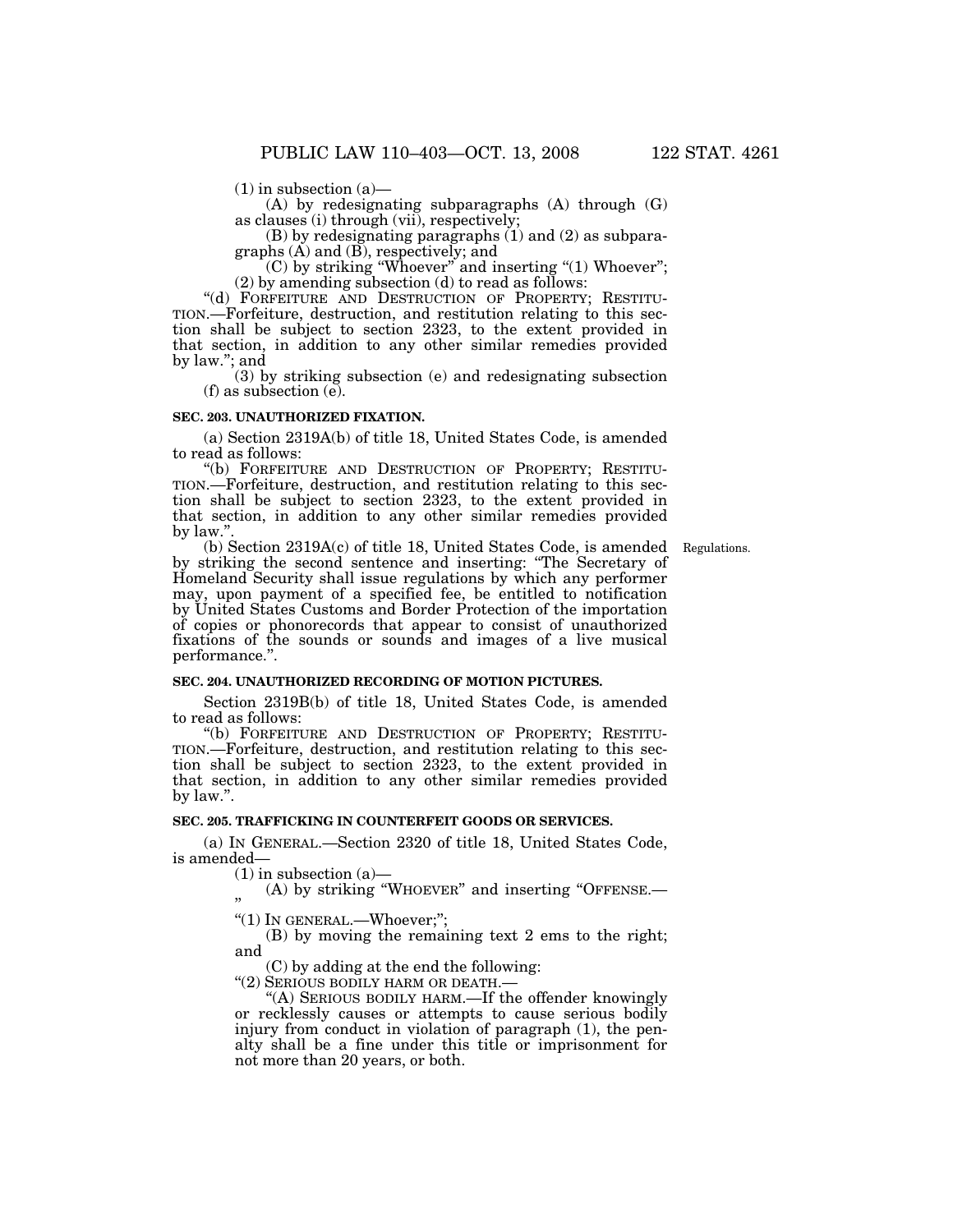''(B) DEATH.—If the offender knowingly or recklessly causes or attempts to cause death from conduct in violation of paragraph  $(1)$ , the penalty shall be a fine under this title or imprisonment for any term of years or for life, or both.''; and

(2) by adding at the end the following:

"(h) TRANSSHIPMENT AND EXPORTATION.—No goods or services, the trafficking in of which is prohibited by this section, shall be transshipped through or exported from the United States. Any such transshipment or exportation shall be deemed a violation of section 42 of an Act to provide for the registration of trademarks used in commerce, to carry out the provisions of certain international conventions, and for other purposes, approved July 5, 1946 (commonly referred to as the 'Trademark Act of 1946' or

the 'Lanham Act').".<br>(b) FORFEITURE AND DESTRUCTION OF PROPERTY; RESTITU-TION.—Section 2320(b) of title 18, United States Code, is amended to read as follows:<br>"(b) FORFEITURE AND DESTRUCTION OF PROPERTY; RESTITU-

TION.—Forfeiture, destruction, and restitution relating to this section shall be subject to section 2323, to the extent provided in that section, in addition to any other similar remedies provided by law.''.

### **SEC. 206. FORFEITURE, DESTRUCTION, AND RESTITUTION.**

(a) IN GENERAL.—Chapter 113 of title 18, United States Code, is amended by adding at the end the following:

Court orders.

### **''SEC. 2323. FORFEITURE, DESTRUCTION, AND RESTITUTION.**

''(a) CIVIL FORFEITURE.— ''(1) PROPERTY SUBJECT TO FORFEITURE.—The following property is subject to forfeiture to the United States Government:

''(A) Any article, the making or trafficking of which is, prohibited under section 506 of title 17, or section 2318,

2319, 2319A, 2319B, or 2320, or chapter 90, of this title. ''(B) Any property used, or intended to be used, in any manner or part to commit or facilitate the commission

of an offense referred to in subparagraph (A). ''(C) Any property constituting or derived from any

proceeds obtained directly or indirectly as a result of the commission of an offense referred to in subparagraph (A).

"(2) PROCEDURES.—The provisions of chapter 46 relating to civil forfeitures shall extend to any seizure or civil forfeiture under this section. For seizures made under this section, the court shall enter an appropriate protective order with respect to discovery and use of any records or information that has been seized. The protective order shall provide for appropriate procedures to ensure that confidential, private, proprietary, or privileged information contained in such records is not improperly disclosed or used. At the conclusion of the forfeiture proceedings, unless otherwise requested by an agency of the United States, the court shall order that any property forfeited under paragraph (1) be destroyed, or otherwise disposed of according to law.<br>"(b) CRIMINAL FORFEITURE.—

 $!(1)$  PROPERTY SUBJECT TO FORFEITURE.—The court, in imposing sentence on a person convicted of an offense under

Protective order.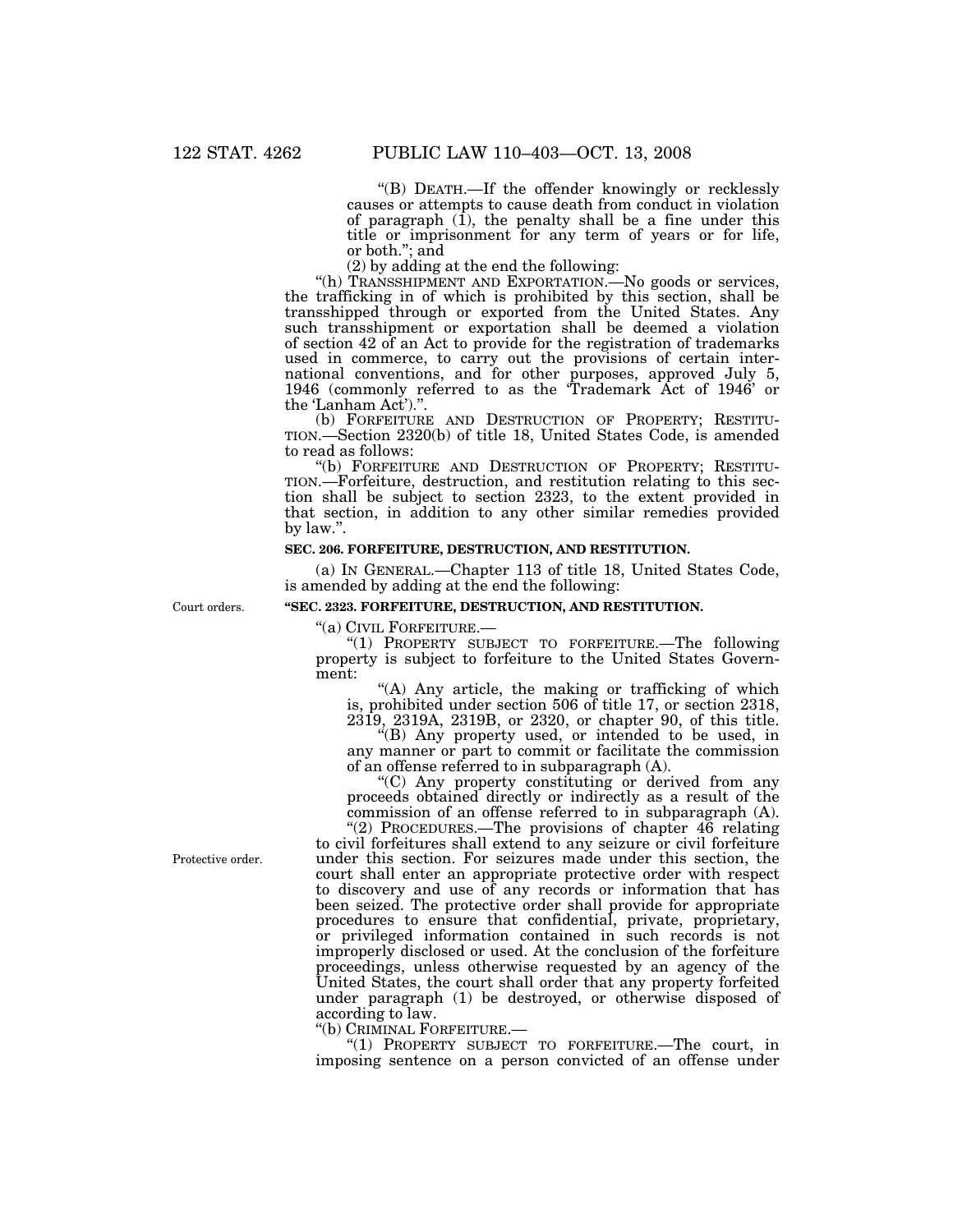section 506 of title 17, or section 2318, 2319, 2319A, 2319B, or 2320, or chapter 90, of this title, shall order, in addition to any other sentence imposed, that the person forfeit to the United States Government any property subject to forfeiture under subsection (a) for that offense.<br>
"(2) PROCEDURES.—

"(A) IN GENERAL.—The forfeiture of property under paragraph (1), including any seizure and disposition of the property and any related judicial or administrative proceeding, shall be governed by the procedures set forth in section 413 of the Comprehensive Drug Abuse Prevention and Control Act of 1970 (21 U.S.C. 853), other than subsection (d) of that section.

''(B) DESTRUCTION.—At the conclusion of the forfeiture proceedings, the court, unless otherwise requested by an agency of the United States shall order that any—

''(i) forfeited article or component of an article bearing or consisting of a counterfeit mark be destroyed or otherwise disposed of according to law; and

"(ii) infringing items or other property described in subsection  $(a)(1)(A)$  and forfeited under paragraph (1) of this subsection be destroyed or otherwise disposed of according to law.

"(c) RESTITUTION.—When a person is convicted of an offense under section 506 of title 17 or section 2318, 2319, 2319A, 2319B, or 2320, or chapter 90, of this title, the court, pursuant to sections 3556, 3663A, and 3664 of this title, shall order the person to pay restitution to any victim of the offense as an offense against property referred to in section  $3663A(c)(1)(A)(ii)$  of this title.".

(b) TECHNICAL AND CONFORMING AMENDMENT.—The table of sections for chapter 113 of title 18, United States Code, is amended by adding at the end the following:

''Sec. 2323. Forfeiture, destruction, and restitution.''.

### **SEC. 207. FORFEITURE UNDER ECONOMIC ESPIONAGE ACT.**

Section 1834 of title 18, United States Code, is amended to read as follows:

### **''SEC. 1834. CRIMINAL FORFEITURE.**

''Forfeiture, destruction, and restitution relating to this chapter shall be subject to section 2323, to the extent provided in that section, in addition to any other similar remedies provided by law.''.

### **SEC. 208. CRIMINAL INFRINGEMENT OF A COPYRIGHT.**

Section 2319 of title 18, United States Code, is amended—  $(1)$  in subsection  $(b)(2)$ —

(A) by inserting "is a felony and" after "offense" the first place such term appears; and

(B) by striking ''paragraph (1)'' and inserting ''subsection (a)";

 $(2)$  in subsection  $(c)(2)$ —

(A) by inserting "is a felony and" after "offense" the first place such term appears; and

 $(B)$  by striking "paragraph  $(1)$ " and inserting "subsection (a)";

 $(3)$  in subsection  $(d)(3)$ —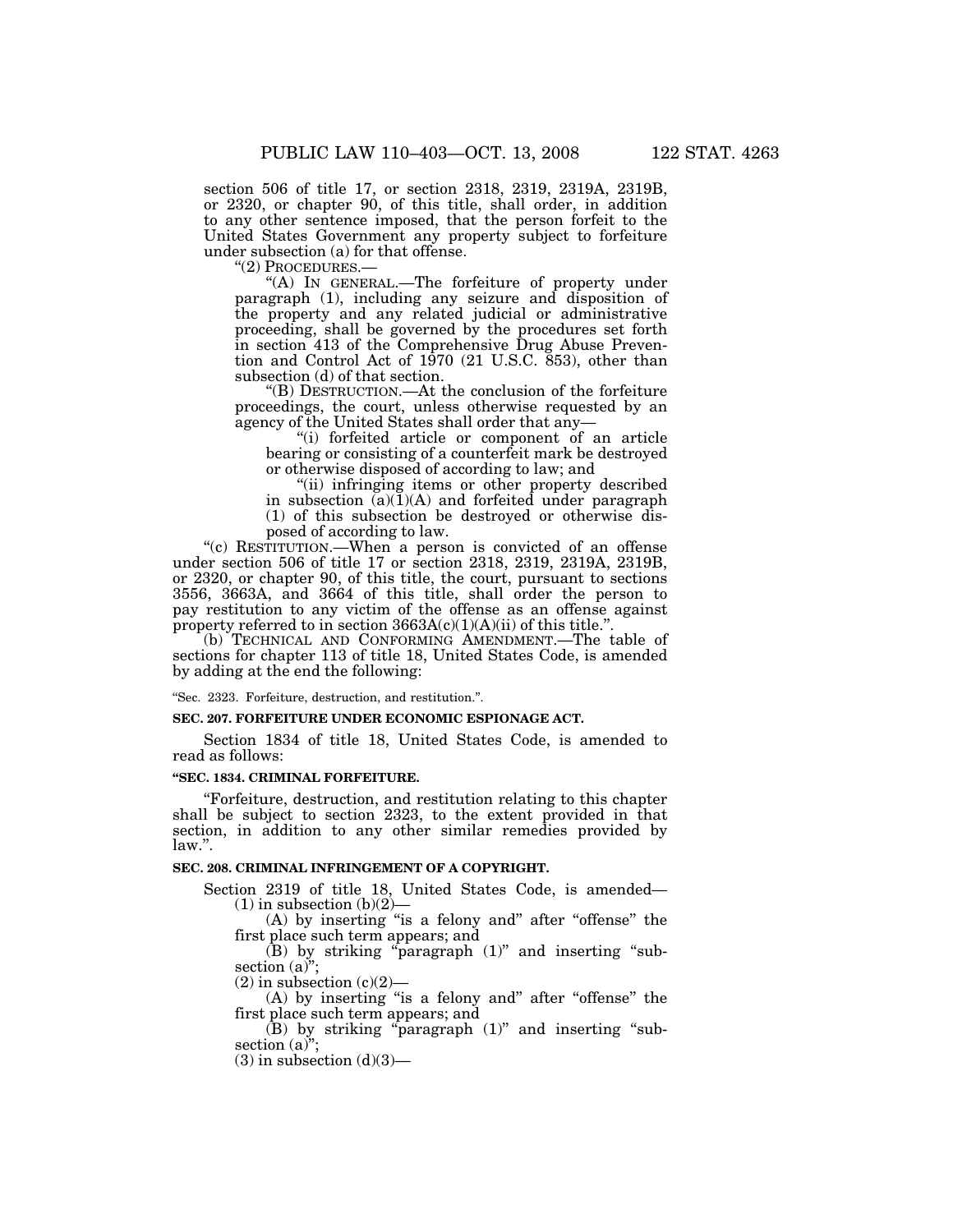(A) by inserting ''is a felony and'' after ''offense'' the first place such term appears; and

(B) by inserting ''under subsection (a)'' before the semicolon; and

 $(4)$  in subsection  $(d)(4)$ , by inserting "is a felony and" after ''offense'' the first place such term appears.

### **SEC. 209. TECHNICAL AND CONFORMING AMENDMENTS.**

(a) AMENDMENTS TO TITLE 17, UNITED STATES CODE.— (1) Section 109 (b)(4) of title 17, United States Code, is amended by striking "505, and 509" and inserting "and 505".

(2) Section 111 of title 17, United States Code, is amended—

 $(A)$  in subsection  $(b)$ , by striking "and 509";

 $(B)$  in subsection  $(c)$ 

 $(i)$  in paragraph  $(2)$ , by striking "and  $509$ ";

(ii) in paragraph (3), by striking ''sections 509 and 510'' and inserting ''section 510''; and

(iii) in paragraph  $(4)$ , by striking "and section  $509$ "; and

(C) in subsection (e)—

(i) in paragraph (1), by striking ''sections 509 and 510'' and inserting ''section 510''; and

 $(iii)$  in paragraph  $(2)$ , by striking "and  $509$ ".

(3) Section 115(c) of title 17, United States Code, is amended—

(A) in paragraph  $(3)(G)(i)$ , by striking "and 509"; and  $(B)$  in paragraph  $(6)$ , by striking "and  $509$ ".

(4) Section 119(a) of title 17, United States Code, is amended—

(A) in paragraph (6), by striking ''sections 509 and 510'' and inserting ''section 510'';

(B) in paragraph  $(7)(A)$ , by striking "and 509";

 $(C)$  in paragraph  $(8)$ , by striking "and  $509$ "; and

 $(D)$  in paragraph  $(13)$ , by striking "and  $509$ ".

(5) Section 122 of title 17, United States Code, is amended—

 $(A)$  in subsection  $(d)$ , by striking "and 509";

(B) in subsection (e), by striking ''sections 509 and 510'' and inserting ''section 510''; and

 $(C)$  in subsection  $(f)(1)$ , by striking "and 509".

(6) Section 411(b) of title 17, United States Code, is amended by striking "sections 509 and 510" and inserting "section 510''.

(b) OTHER AMENDMENTS.—Section  $596(c)(2)(c)$  of the Tariff Act of 1950 (19 U.S.C. 1595a(c)(2)(c)) is amended by striking "or 509".

# **TITLE III—COORDINATION AND STRA-TEGIC PLANNING OF FEDERAL EF-FORT AGAINST COUNTERFEITING AND INFRINGEMENT**

15 USC 8111.

### **SEC. 301. INTELLECTUAL PROPERTY ENFORCEMENT COORDINATOR.**

(a) INTELLECTUAL PROPERTY ENFORCEMENT COORDINATOR.— The President shall appoint, by and with the advice and consent

President. Appointments.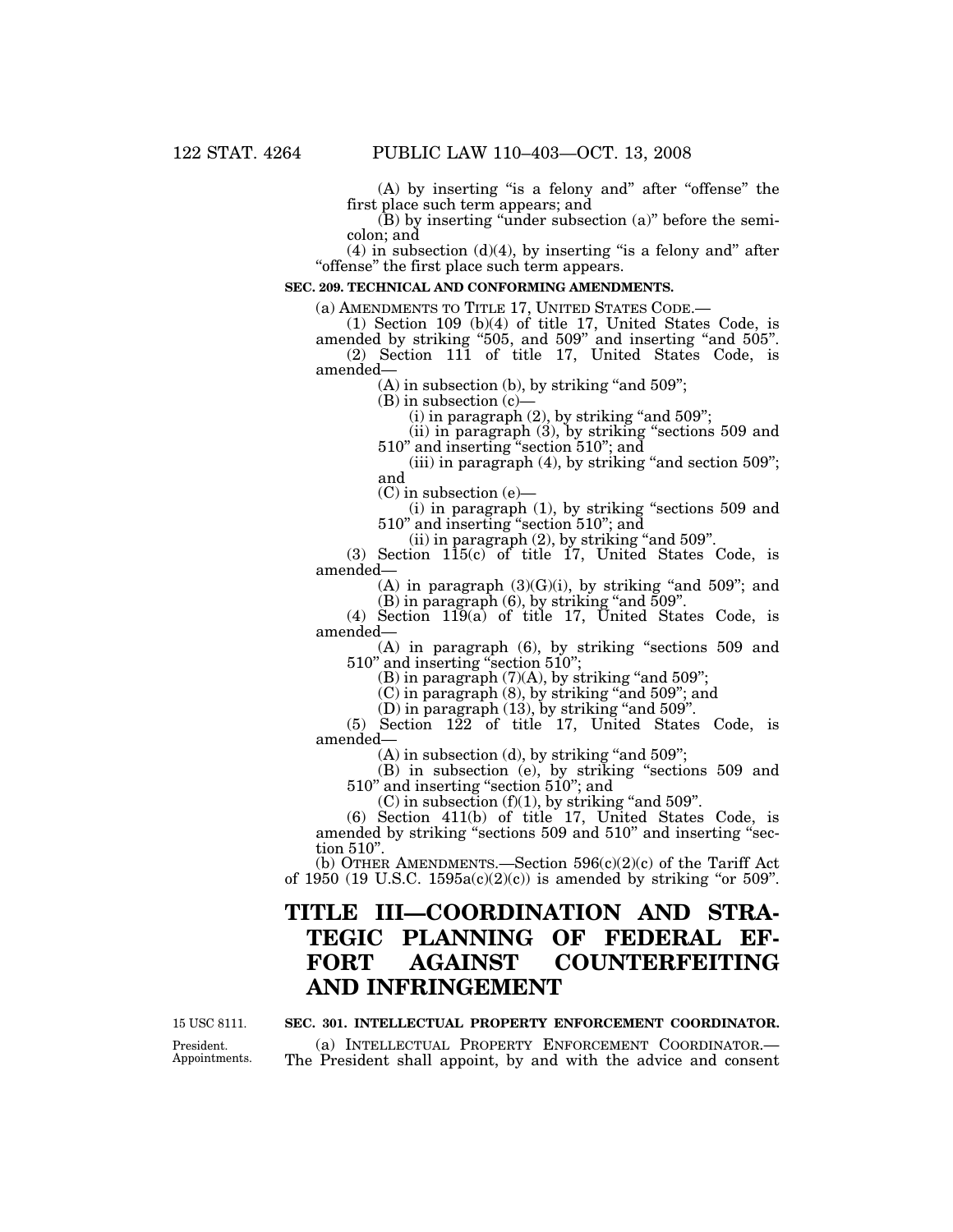of the Senate, an Intellectual Property Enforcement Coordinator (in this title referred to as the ''IPEC'') to serve within the Executive Office of the President. As an exercise of the rulemaking power of the Senate, any nomination of the IPEC submitted to the Senate for confirmation, and referred to a committee, shall be referred to the Committee on the Judiciary.

(b) DUTIES OF IPEC.—

(1) IN GENERAL.—The IPEC shall—

(A) chair the interagency intellectual property enforcement advisory committee established under subsection  $(b)(3)(A);$ 

(B) coordinate the development of the Joint Strategic Plan against counterfeiting and infringement by the advisory committee under section 303;

(C) assist, at the request of the departments and agencies listed in subsection  $(b)(3)(A)$ , in the implementation of the Joint Strategic Plan;

(D) facilitate the issuance of policy guidance to departments and agencies on basic issues of policy and interpretation, to the extent necessary to assure the coordination of intellectual property enforcement policy and consistency with other law; (E) report to the President and report to Congress,

Reports.

international intellectual property enforcement programs; (F) report to Congress, as provided in section 304, on the implementation of the Joint Strategic Plan, and make recommendations, if any and as appropriate, to Congress for improvements in Federal intellectual property

to the extent consistent with law, regarding domestic and

laws and enforcement efforts; and

(G) carry out such other functions as the President may direct.

(2) LIMITATION ON AUTHORITY.—The IPEC may not control or direct any law enforcement agency, including the Department of Justice, in the exercise of its investigative or prosecutorial authority.

(3) ADVISORY COMMITTEE.—

(A) ESTABLISHMENT.—There is established an interagency intellectual property enforcement advisory committee composed of the IPEC, who shall chair the committee, and the following members:

(i) Senate-confirmed representatives of the following departments and agencies who are involved in intellectual property enforcement, and who are, or are appointed by, the respective heads of those departments and agencies:

(I) The Office of Management and Budget.

(II) Relevant units within the Department of Justice, including the Federal Bureau of Investigation and the Criminal Division.

(III) The United States Patent and Trademark Office and other relevant units of the Department of Commerce.

(IV) The Office of the United States Trade Representative.

(V) The Department of State, the United States Agency for International Development, and

Reports. Recommendations.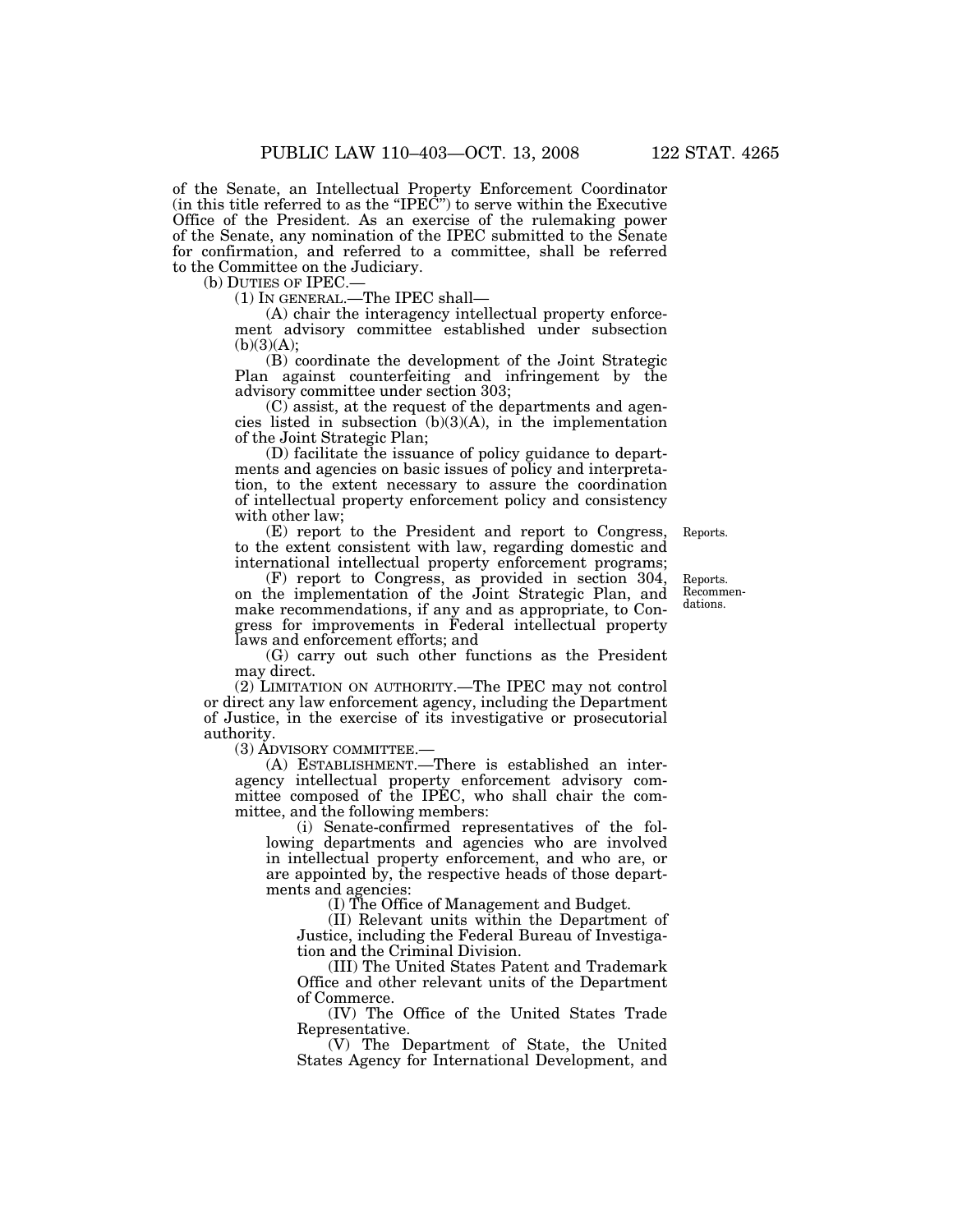the Bureau of International Narcotics Law Enforcement.

(VI) The Department of Homeland Security, United States Customs and Border Protection, and United States Immigration and Customs Enforcement.

(VII) The Food and Drug Administration of the Department of Health and Human Services. (VIII) The Department of Agriculture.

(IX) Any such other agencies as the President determines to be substantially involved in the efforts of the Federal Government to combat counterfeiting and infringement.

(ii) The Register of Copyrights, or a senior representative of the United States Copyright Office appointed by the Register of Copyrights.

(B) FUNCTIONS.—The advisory committee established under subparagraph (A) shall develop the Joint Strategic Plan against counterfeiting and infringement under section 303.

### **SEC. 302. DEFINITION.**

For purposes of this title, the term "intellectual property enforcement" means matters relating to the enforcement of laws protecting copyrights, patents, trademarks, other forms of intellectual property, and trade secrets, both in the United States and abroad, including in particular matters relating to combating counterfeit and infringing goods.

#### 15 USC 8113.

### **SEC. 303. JOINT STRATEGIC PLAN.**

(a) PURPOSE.—The objectives of the Joint Strategic Plan against counterfeiting and infringement that is referred to in section  $301(b)(1)(B)$  (in this section referred to as the "joint strategic plan") are the following:

(1) Reducing counterfeit and infringing goods in the domestic and international supply chain.

(2) Identifying and addressing structural weaknesses, systemic flaws, or other unjustified impediments to effective enforcement action against the financing, production, trafficking, or sale of counterfeit or infringing goods, including identifying duplicative efforts to enforce, investigate, and prosecute intellectual property crimes across the Federal agencies and Departments that comprise the Advisory Committee and recommending how such duplicative efforts may be minimized. Such recommendations may include recommendations on how to reduce duplication in personnel, materials, technologies, and facilities utilized by the agencies and Departments responsible for the enforcement, investigation, or prosecution of intellectual property crimes.

(3) Ensuring that information is identified and shared among the relevant departments and agencies, to the extent permitted by law, including requirements relating to confidentiality and privacy, and to the extent that such sharing of information is consistent with Department of Justice and other law enforcement protocols for handling such information, to aid in the objective of arresting and prosecuting individuals and entities that are knowingly involved in the financing, production, trafficking, or sale of counterfeit or infringing goods.

Strategic plan.

15 USC 8112.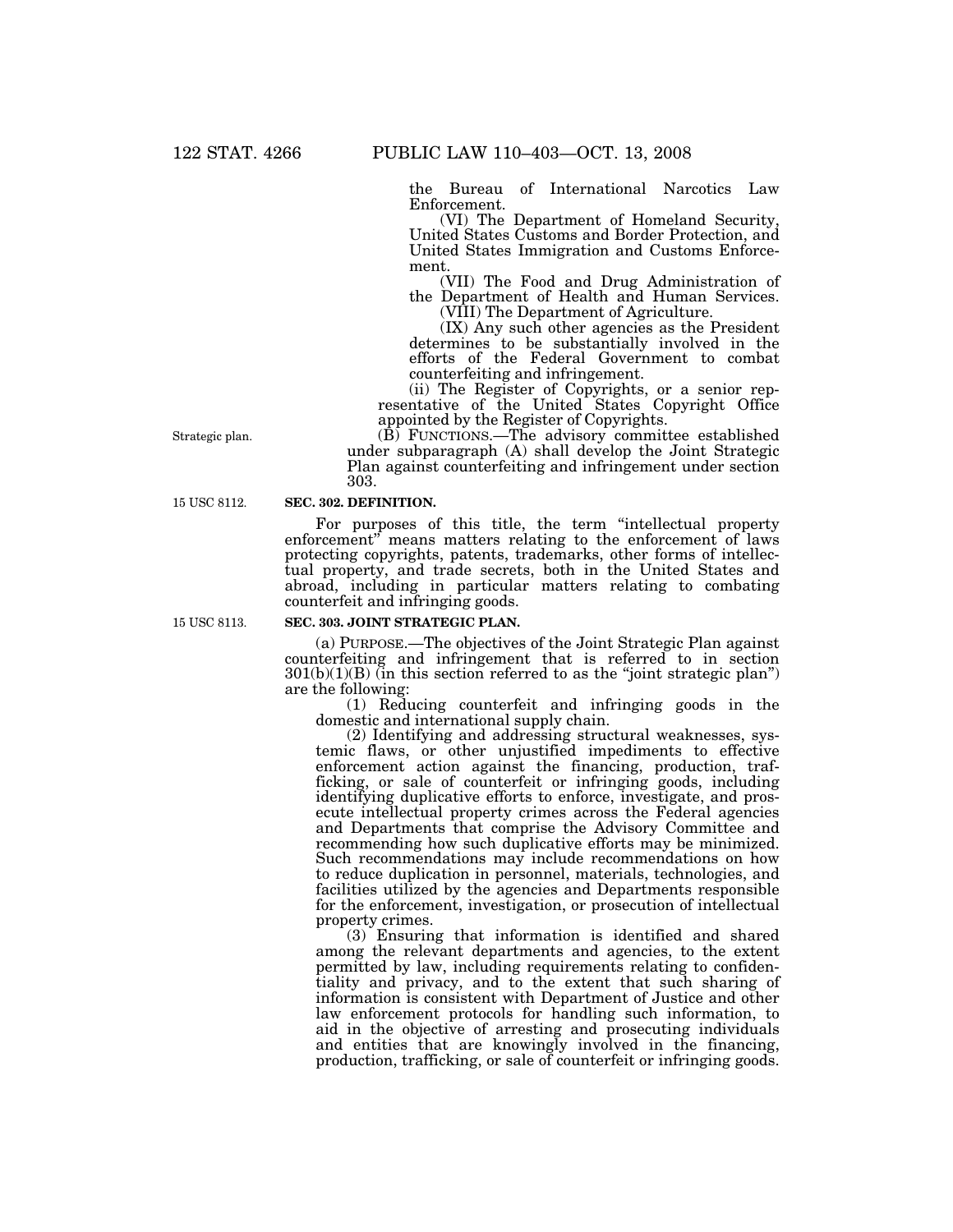(4) Disrupting and eliminating domestic and international counterfeiting and infringement networks.

(5) Strengthening the capacity of other countries to protect and enforce intellectual property rights, and reducing the number of countries that fail to enforce laws preventing the financing, production, trafficking, and sale of counterfeit and infringing goods.

(6) Working with other countries to establish international standards and policies for the effective protection and enforcement of intellectual property rights.

(7) Protecting intellectual property rights overseas by—

(A) working with other countries and exchanging information with appropriate law enforcement agencies in other countries relating to individuals and entities involved in the financing, production, trafficking, or sale of counterfeit and infringing goods;

(B) ensuring that the information referred to in subparagraph  $(A)$  is provided to appropriate United States law enforcement agencies in order to assist, as warranted, enforcement activities in cooperation with appropriate law enforcement agencies in other countries; and

(C) building a formal process for consulting with companies, industry associations, labor unions, and other interested groups in other countries with respect to intellectual property enforcement.

(b) TIMING.—Not later than 12 months after the date of the Deadlines. enactment of this Act, and not later than December 31 of every third year thereafter, the IPEC shall submit the joint strategic plan to the Committee on the Judiciary and the Committee on Appropriations of the Senate, and to the Committee on the Judiciary and the Committee on Appropriations of the House of Representatives.

(c) RESPONSIBILITY OF THE IPEC.—During the development of the joint strategic plan, the IPEC—

(1) shall provide assistance to, and coordinate the meetings and efforts of, the appropriate officers and employees of departments and agencies represented on the advisory committee appointed under section 301(b)(3) who are involved in intellectual property enforcement; and

(2) may consult with private sector experts in intellectual property enforcement in furtherance of providing assistance to the members of the advisory committee appointed under section 301(b)(3).

(d) RESPONSIBILITIES OF OTHER DEPARTMENTS AND AGENCIES.— In the development and implementation of the joint strategic plan, the heads of the departments and agencies identified under section 301(b)(3) shall—

(1) designate personnel with expertise and experience in Designations. intellectual property enforcement matters to work with the IPEC and other members of the advisory committee; and

(2) share relevant department or agency information with the IPEC and other members of the advisory committee, including statistical information on the enforcement activities of the department or agency against counterfeiting or infringement, and plans for addressing the joint strategic plan, to the extent permitted by law, including requirements relating to confidentiality and privacy, and to the extent that such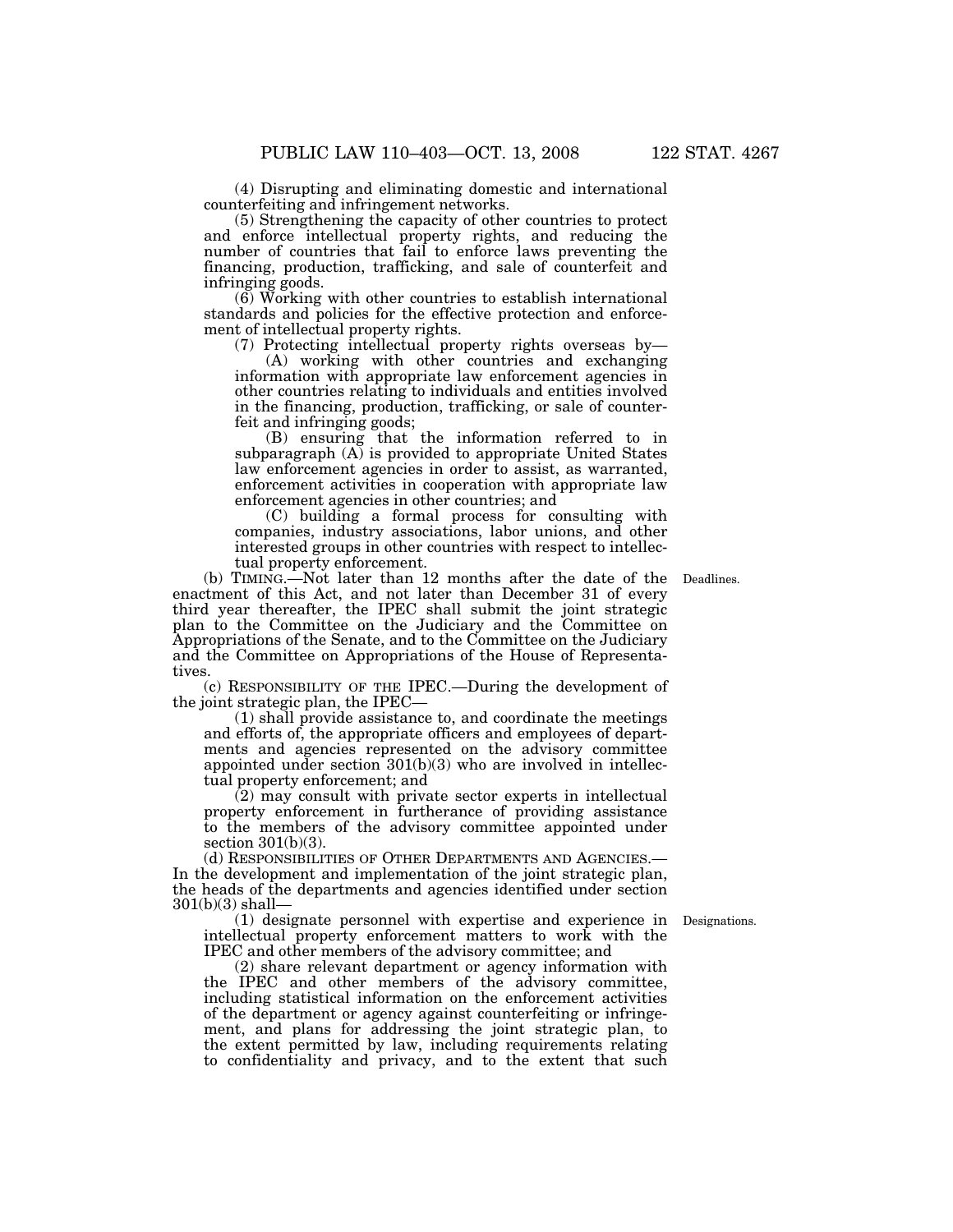sharing of information is consistent with Department of Justice and other law enforcement protocols for handling such information.

(e) CONTENTS OF THE JOINT STRATEGIC PLAN.—Each joint strategic plan shall include the following:

(1) A description of the priorities identified for carrying out the objectives in the joint strategic plan, including activities of the Federal Government relating to intellectual property enforcement.

(2) A description of the means to be employed to achieve the priorities, including the means for improving the efficiency and effectiveness of the Federal Government's enforcement efforts against counterfeiting and infringement.

(3) Estimates of the resources necessary to fulfill the priorities identified under paragraph (1).

(4) The performance measures to be used to monitor results under the joint strategic plan during the following year.

(5) An analysis of the threat posed by violations of intellectual property rights, including the costs to the economy of the United States resulting from violations of intellectual property laws, and the threats to public health and safety created by counterfeiting and infringement.

(6) An identification of the departments and agencies that will be involved in implementing each priority under paragraph (1).

(7) A strategy for ensuring coordination among the departments and agencies identified under paragraph (6), which will facilitate oversight by the executive branch of, and accountability among, the departments and agencies responsible for carrying out the strategy.

(8) Such other information as is necessary to convey the costs imposed on the United States economy by, and the threats to public health and safety created by, counterfeiting and infringement, and those steps that the Federal Government intends to take over the period covered by the succeeding joint strategic plan to reduce those costs and counter those threats.

(f) ENHANCING ENFORCEMENT EFFORTS OF FOREIGN GOVERN-MENTS.—The joint strategic plan shall include programs to provide training and technical assistance to foreign governments for the purpose of enhancing the efforts of such governments to enforce laws against counterfeiting and infringement. With respect to such programs, the joint strategic plan shall—

(1) seek to enhance the efficiency and consistency with which Federal resources are expended, and seek to minimize duplication, overlap, or inconsistency of efforts;

(2) identify and give priority to those countries where programs of training and technical assistance can be carried out most effectively and with the greatest benefit to reducing counterfeit and infringing products in the United States market, to protecting the intellectual property rights of United States persons and their licensees, and to protecting the interests of United States persons otherwise harmed by violations of intellectual property rights in those countries;

(3) in identifying the priorities under paragraph (2), be guided by the list of countries identified by the United States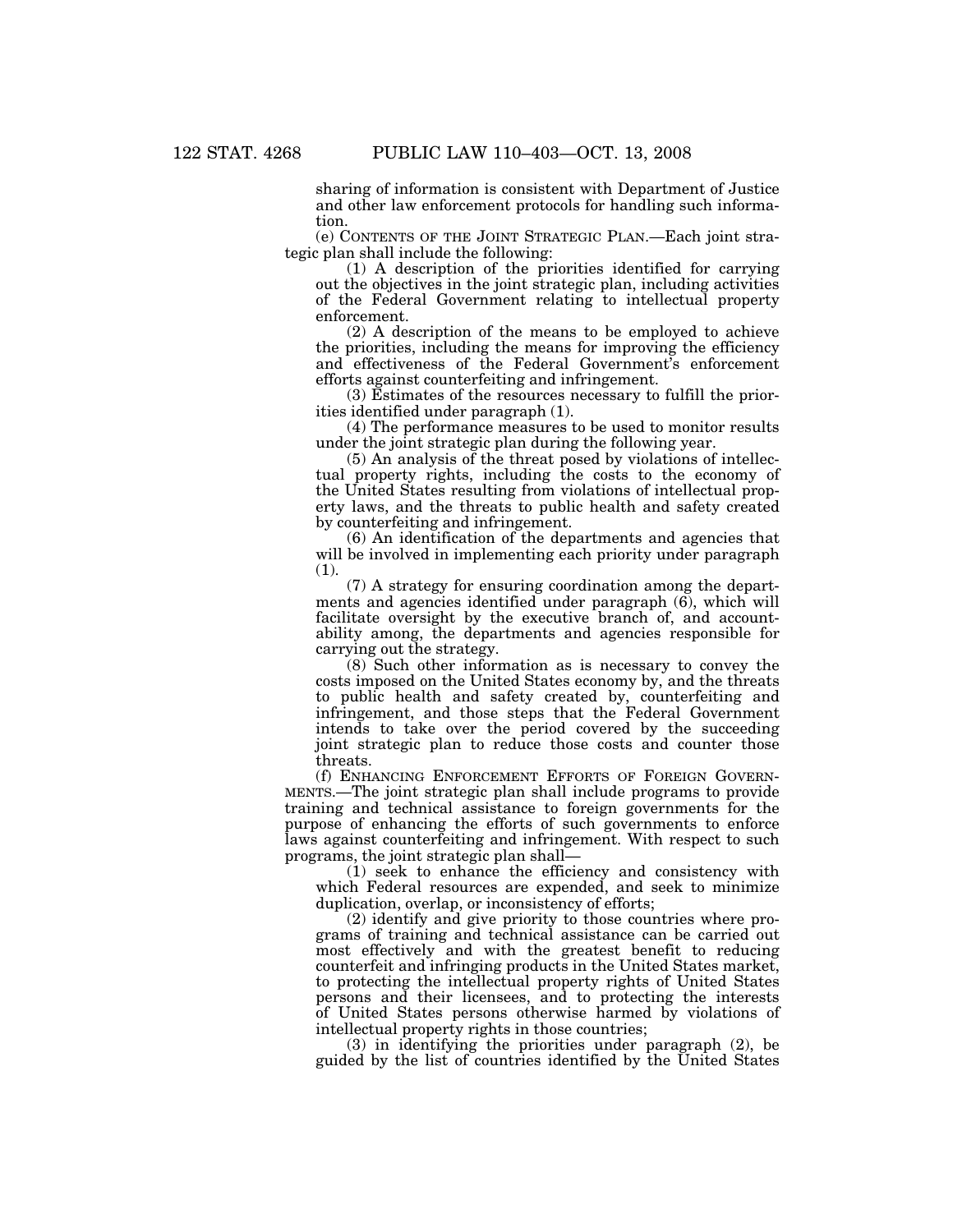Trade Representative under section 182(a) of the Trade Act of 1974 (19 U.S.C. 2242(a)); and

(4) develop metrics to measure the effectiveness of the Federal Government's efforts to improve the laws and enforcement practices of foreign governments against counterfeiting and infringement.

(g) DISSEMINATION OF THE JOINT STRATEGIC PLAN.—The joint strategic plan shall be posted for public access on the website of the White House, and shall be disseminated to the public through such other means as the IPEC may identify. Web site. Public

### **SEC. 304. REPORTING.**

(a) ANNUAL REPORT.—Not later than December 31 of each calendar year beginning in 2009, the IPEC shall submit a report on the activities of the advisory committee during the preceding fiscal year. The annual report shall be submitted to Congress, and disseminated to the people of the United States, in the manner specified in subsections  $(b)$  and  $(g)$  of section 303.

(b) CONTENTS.—The report required by this section shall include the following:

(1) The progress made on implementing the strategic plan and on the progress toward fulfillment of the priorities identified under section 303(e)(1).

(2) The progress made in efforts to encourage Federal, State, and local government departments and agencies to accord higher priority to intellectual property enforcement.

(3) The progress made in working with foreign countries to investigate, arrest, and prosecute entities and individuals involved in the financing, production, trafficking, and sale of counterfeit and infringing goods.

(4) The manner in which the relevant departments and agencies are working together and sharing information to strengthen intellectual property enforcement.

(5) An assessment of the successes and shortcomings of the efforts of the Federal Government, including departments and agencies represented on the committee established under section 301(b)(3).

(6) Recommendations, if any and as appropriate, for any changes in enforcement statutes, regulations, or funding levels that the advisory committee considers would significantly improve the effectiveness or efficiency of the effort of the Federal Government to combat counterfeiting and infringement and otherwise strengthen intellectual property enforcement, including through the elimination or consolidation of duplicative programs or initiatives.

(7) The progress made in strengthening the capacity of countries to protect and enforce intellectual property rights.

(8) The successes and challenges in sharing with other countries information relating to intellectual property enforcement.

(9) The progress made under trade agreements and treaties to protect intellectual property rights of United States persons and their licensees.

(10) The progress made in minimizing duplicative efforts, materials, facilities, and procedures of the Federal agencies and Departments responsible for the enforcement, investigation, or prosecution of intellectual property crimes.

Public information.

information.

15 USC 8114.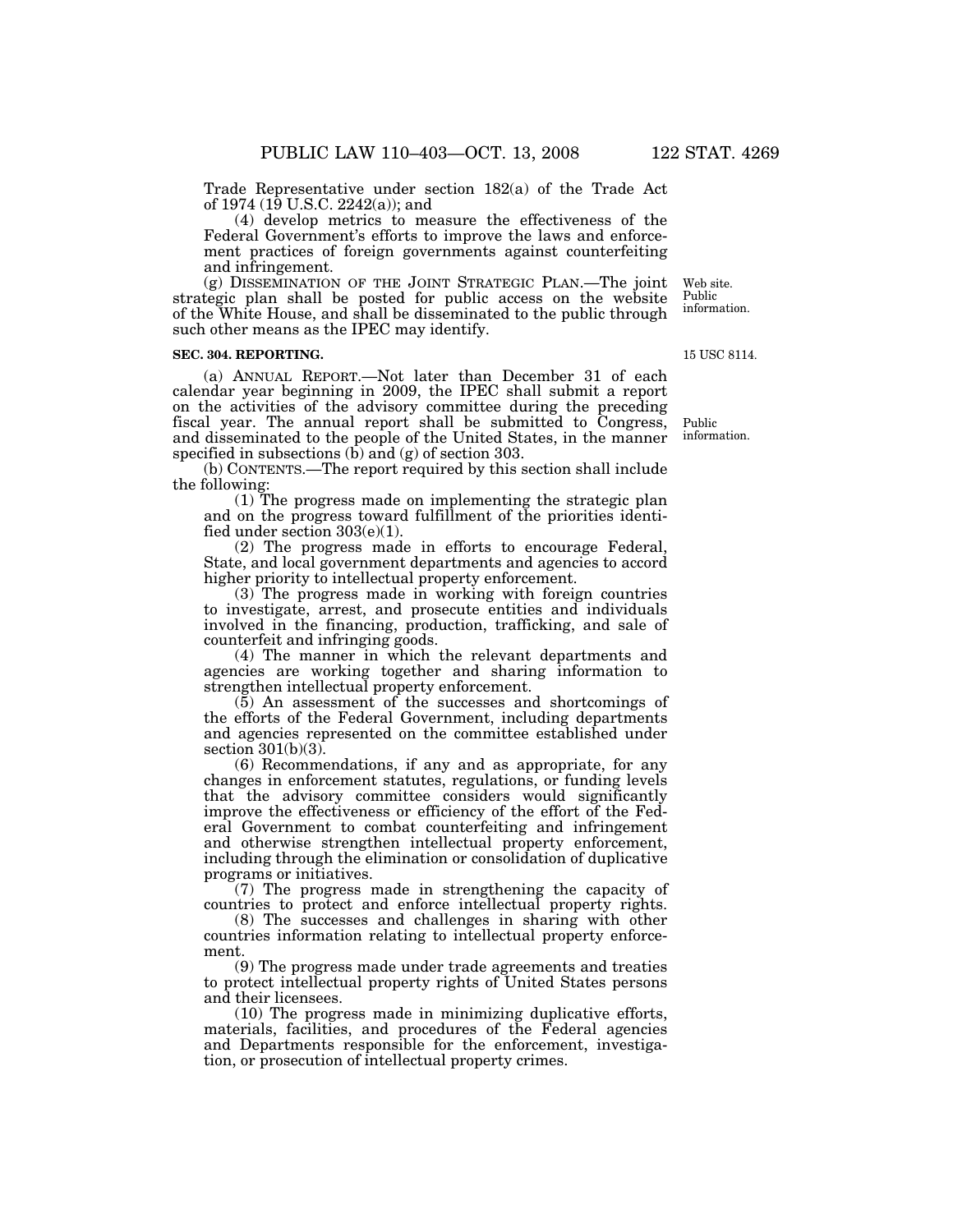(11) Recommendations, if any and as appropriate, on how to enhance the efficiency and consistency with which Federal funds and resources are expended to enforce, investigate, or prosecute intellectual property crimes, including the extent to which the agencies and Departments responsible for the enforcement, investigation, or prosecution of intellectual property crimes have utilized existing personnel, materials, technologies, and facilities.

15 USC 8115.

### **SEC. 305. SAVINGS AND REPEALS.**

(a) TRANSITION FROM NIPLECC TO IPEC.—

(1) REPEAL OF NIPLECC.—Section 653 of the Treasury and General Government Appropriations Act, 2000 (15 U.S.C. 1128) is repealed effective upon confirmation of the IPEC by the Senate and publication of such appointment in the Congressional Record.

(2) CONTINUITY OF PERFORMANCE OF DUTIES.—Upon confirmation by the Senate, and notwithstanding paragraph (1), the IPEC may use the services and personnel of the National Intellectual Property Law Enforcement Coordination Council, for such time as is reasonable, to perform any functions or duties which in the discretion of the IPEC are necessary to facilitate the orderly transition of any functions or duties transferred from the Council to the IPEC pursuant to any provision of this Act or any amendment made by this Act.

(b) CURRENT AUTHORITIES NOT AFFECTED.—Except as provided in subsection (a), nothing in this title shall alter the authority of any department or agency of the United States (including any independent agency) that relates to—

(1) the investigation and prosecution of violations of laws that protect intellectual property rights;

(2) the administrative enforcement, at the borders of the United States, of laws that protect intellectual property rights; or

(3) the United States trade agreements program or international trade.

(c) RULES OF CONSTRUCTION.—Nothing in this title—

(1) shall derogate from the powers, duties, and functions of any of the agencies, departments, or other entities listed or included under section  $30(1(b)(3)(A))$ ; and

(2) shall be construed to transfer authority regarding the control, use, or allocation of law enforcement resources, or the initiation or prosecution of individual cases or types of cases, from the responsible law enforcement department or agency.

15 USC 8116.

### **SEC. 306. AUTHORIZATION OF APPROPRIATIONS.**

(a) IN GENERAL.—There are authorized to be appropriated for each fiscal year such sums as may be necessary to carry out this title.

Effective date. Publication.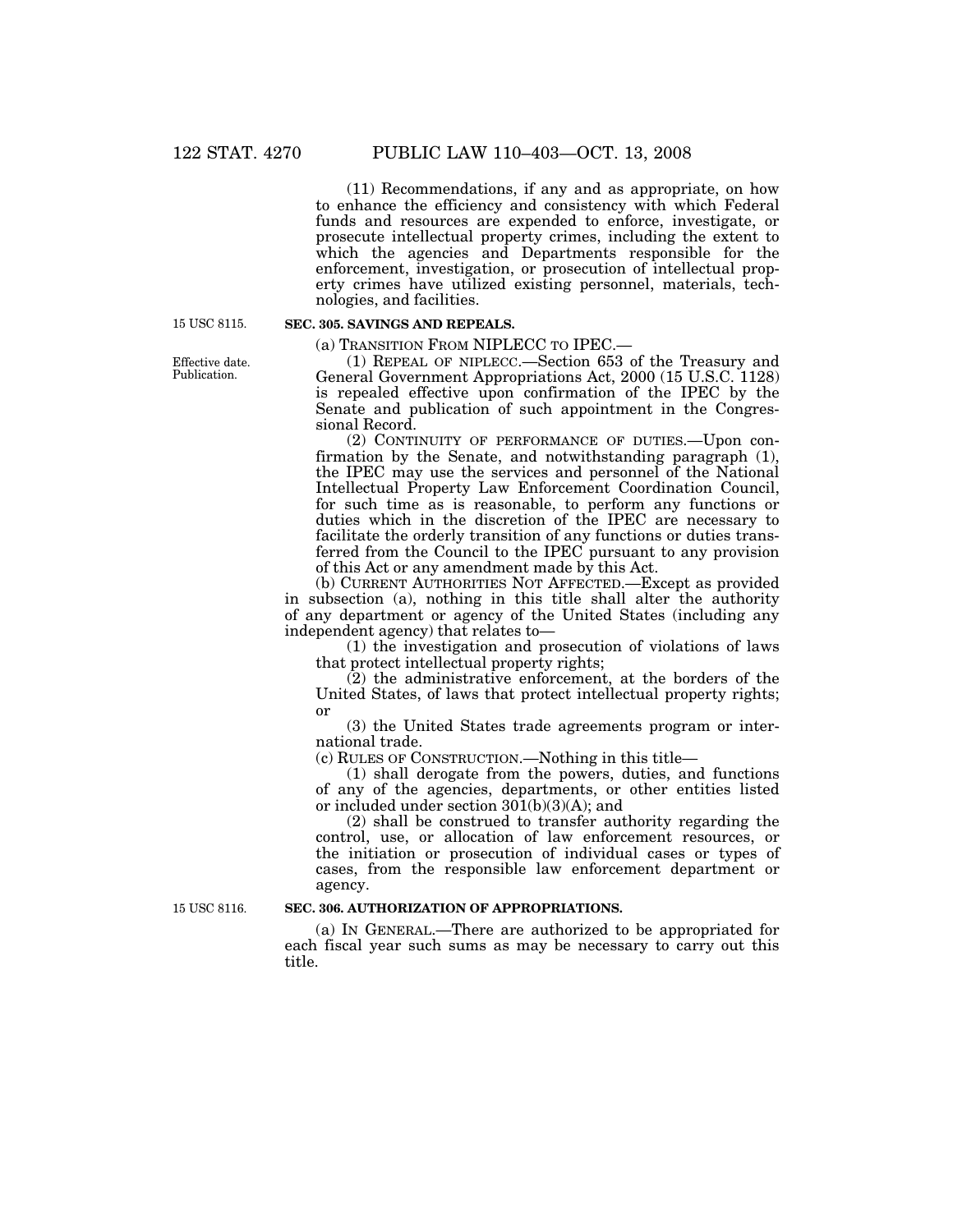# **TITLE IV—DEPARTMENT OF JUSTICE PROGRAMS**

### **SEC. 401. LOCAL LAW ENFORCEMENT GRANTS.**

42 USC 3713a.

(a) AUTHORIZATION.—Section 2 of the Computer Crime Enforcement Act (42 U.S.C. 3713) is amended—

(1) in subsection (b), by inserting after ''computer crime'' each place it appears the following: ", including infringement of copyrighted works over the Internet''; and

 $(2)$  in subsection (e)(1), relating to authorization of appropriations, by striking ''fiscal years 2001 through 2004'' and inserting ''fiscal years 2009 through 2013''.

(b) GRANTS.—The Office of Justice Programs of the Department of Justice may make grants to eligible State or local law enforcement entities, including law enforcement agencies of municipal governments and public educational institutions, for training, prevention, enforcement, and prosecution of intellectual property theft and infringement crimes (in this subsection referred to as ''IP–TIC grants''), in accordance with the following:

 $(1)$  USE OF IP–TIC GRANT AMOUNTS.—IP–TIC grants may be used to establish and develop programs to do the following with respect to the enforcement of State and local true name and address laws and State and local criminal laws on antiinfringement, anti-counterfeiting, and unlawful acts with respect to goods by reason of their protection by a patent, trademark, service mark, trade secret, or other intellectual property right under State or Federal law:

(A) Assist State and local law enforcement agencies in enforcing those laws, including by reimbursing State and local entities for expenses incurred in performing enforcement operations, such as overtime payments and storage fees for seized evidence.

(B) Assist State and local law enforcement agencies in educating the public to prevent, deter, and identify violations of those laws.

(C) Educate and train State and local law enforcement officers and prosecutors to conduct investigations and forensic analyses of evidence and prosecutions in matters involving those laws.

(D) Establish task forces that include personnel from State or local law enforcement entities, or both, exclusively to conduct investigations and forensic analyses of evidence and prosecutions in matters involving those laws.

(E) Assist State and local law enforcement officers and prosecutors in acquiring computer and other equipment to conduct investigations and forensic analyses of evidence in matters involving those laws.

(F) Facilitate and promote the sharing, with State and local law enforcement officers and prosecutors, of the expertise and information of Federal law enforcement agencies about the investigation, analysis, and prosecution of matters involving those laws and criminal infringement of copyrighted works, including the use of multijurisdictional task forces.

(2) ELIGIBILITY.—To be eligible to receive an IP–TIC grant, a State or local government entity shall provide to the Attorney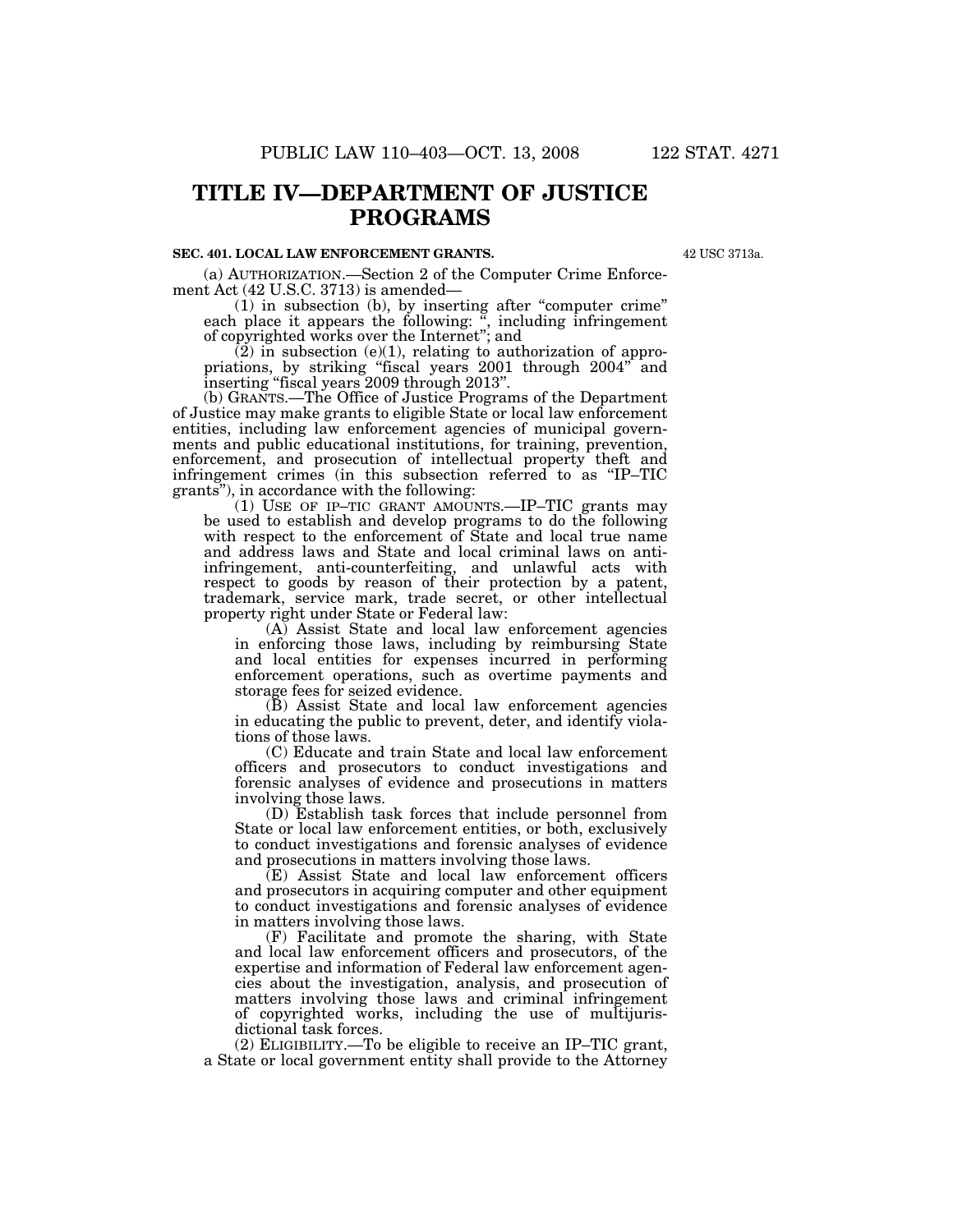General, in addition to the information regularly required to be provided under the Financial Guide issued by the Office of Justice Programs and any other information required of Department of Justice's grantees—

(A) assurances that the State in which the government entity is located has in effect laws described in paragraph (1);

(B) an assessment of the resource needs of the State or local government entity applying for the grant, including information on the need for reimbursements of base salaries and overtime costs, storage fees, and other expenditures to improve the investigation, prevention, or enforcement of laws described in paragraph  $(1)$ ; and

(C) a plan for coordinating the programs funded under this section with other federally funded technical assistance and training programs, including directly funded local programs such as the Edward Byrne Memorial Justice Assistance Grant Program authorized by subpart 1 of part E of title I of the Omnibus Crime Control and Safe Streets Act of 1968 (42 U.S.C. 3750 et seq.).

(3) MATCHING FUNDS.—The Federal share of an IP–TIC grant may not exceed 50 percent of the costs of the program or proposal funded by the IP–TIC grant.

(4) AUTHORIZATION OF APPROPRIATIONS.—

(A) AUTHORIZATION.—There is authorized to be appropriated to carry out this subsection the sum of \$25,000,000 for each of fiscal years 2009 through 2013.

(B) LIMITATION.—Of the amount made available to carry out this subsection in any fiscal year, not more than 3 percent may be used by the Attorney General for salaries and administrative expenses.

42 USC 3713b.

### **SEC. 402. IMPROVED INVESTIGATIVE AND FORENSIC RESOURCES FOR ENFORCEMENT OF LAWS RELATED TO INTELLECTUAL PROPERTY CRIMES.**

(a) IN GENERAL.—Subject to the availability of appropriations to carry out this subsection, the Attorney General, in consultation with the Director of the Federal Bureau of Investigation, shall, with respect to crimes related to the theft of intellectual property—

(1) ensure that there are at least 10 additional operational agents of the Federal Bureau of Investigation designated to support the Computer Crime and Intellectual Property Section of the Criminal Division of the Department of Justice in the investigation and coordination of intellectual property crimes;

(2) ensure that any Computer Hacking and Intellectual Property Crime Unit in the Department of Justice is supported by at least 1 agent of the Federal Bureau of Investigation (in addition to any agent supporting such unit as of the date of the enactment of this Act) to support such unit for the purpose of investigating or prosecuting intellectual property crimes;

(3) ensure that all Computer Hacking and Intellectual Property Crime Units located at an office of a United States Attorney are assigned at least 2 Assistant United States Attorneys responsible for investigating and prosecuting computer hacking or intellectual property crimes; and

Assessments.

Plans.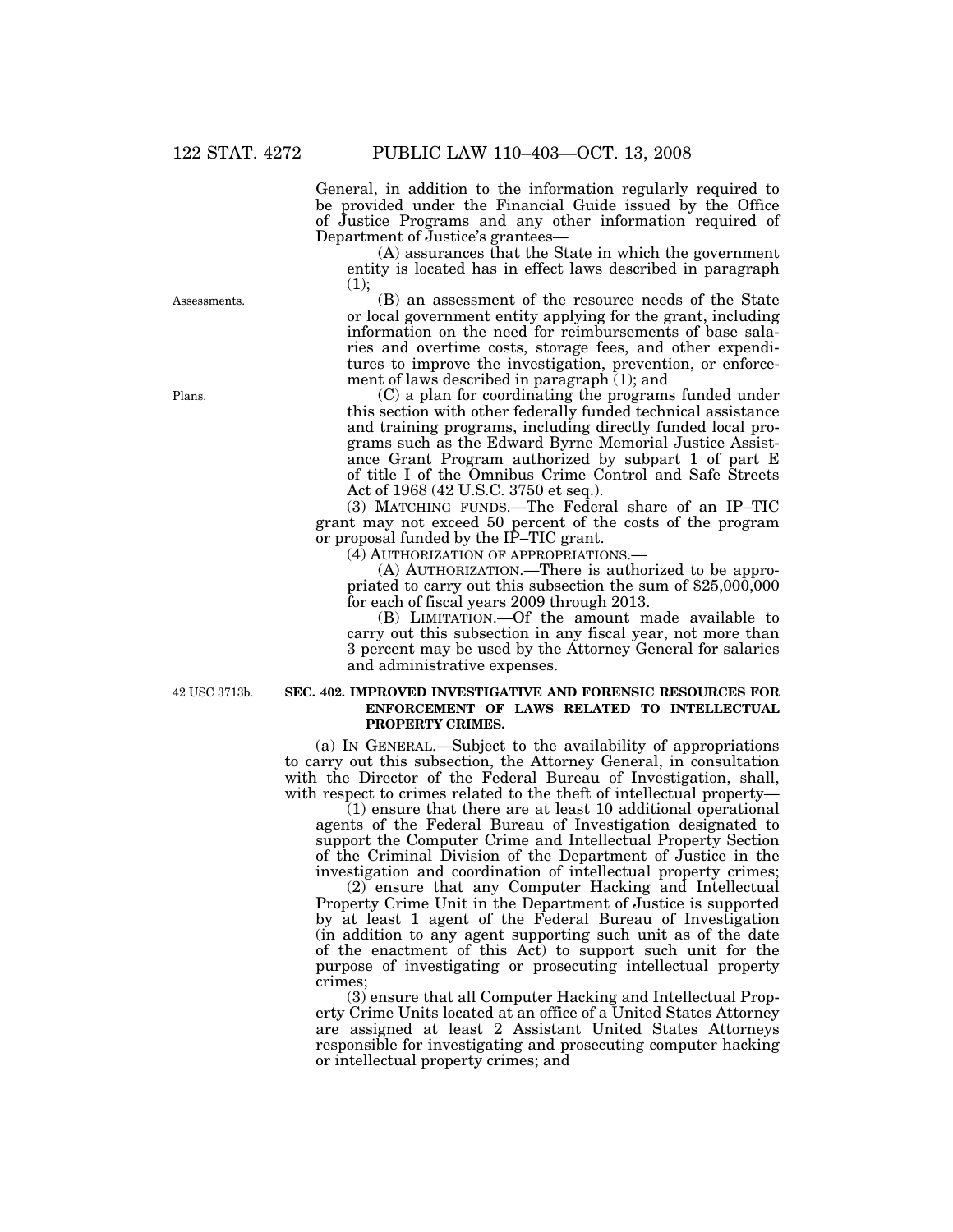(4) ensure the implementation of a regular and comprehensive training program—

(A) the purpose of which is to train agents of the Federal Bureau of Investigation in the investigation and prosecution of such crimes and the enforcement of laws related to intellectual property crimes; and

(B) that includes relevant forensic training related to investigating and prosecuting intellectual property crimes.

(b) ORGANIZED CRIME PLAN.—Subject to the availability of Deadline. appropriations to carry out this subsection, and not later than 180 days after the date of the enactment of this Act, the Attorney General, through the United States Attorneys' Offices, the Computer Crime and Intellectual Property section, and the Organized Crime and Racketeering section of the Department of Justice, and in consultation with the Federal Bureau of Investigation and other Federal law enforcement agencies, such as the Department of Homeland Security, shall create and implement a comprehensive, longrange plan to investigate and prosecute international organized crime syndicates engaging in or supporting crimes relating to the theft of intellectual property.

(c) AUTHORIZATION.—There are authorized to be appropriated to carry out this section \$10,000,000 for each of fiscal years 2009 through 2013.

### **SEC. 403. ADDITIONAL FUNDING FOR RESOURCES TO INVESTIGATE**  42 USC 3713c. **AND PROSECUTE INTELLECTUAL PROPERTY CRIMES AND OTHER CRIMINAL ACTIVITY INVOLVING COMPUTERS.**

(a) ADDITIONAL FUNDING FOR RESOURCES.—

(1) AUTHORIZATION.—In addition to amounts otherwise authorized for resources to investigate and prosecute intellectual property crimes and other criminal activity involving computers, there are authorized to be appropriated for each of the fiscal years 2009 through 2013—

(A) \$10,000,000 to the Director of the Federal Bureau of Investigation; and

(B) \$10,000,000 to the Attorney General for the Criminal Division of the Department of Justice.

(2) AVAILABILITY.—Any amounts appropriated under paragraph (1) shall remain available until expended.

(b) USE OF ADDITIONAL FUNDING.—Funds made available under subsection (a) shall be used by the Director of the Federal Bureau of Investigation and the Attorney General, for the Federal Bureau of Investigation and the Criminal Division of the Department of Justice, respectively, to—

(1) hire and train law enforcement officers to—

(A) investigate intellectual property crimes and other crimes committed through the use of computers and other information technology, including through the use of the Internet; and

(B) assist in the prosecution of such crimes; and

(2) enable relevant units of the Department of Justice, including units responsible for investigating computer hacking or intellectual property crimes, to procure advanced tools of forensic science and expert computer forensic assistance, including from non-governmental entities, to investigate, prosecute, and study such crimes.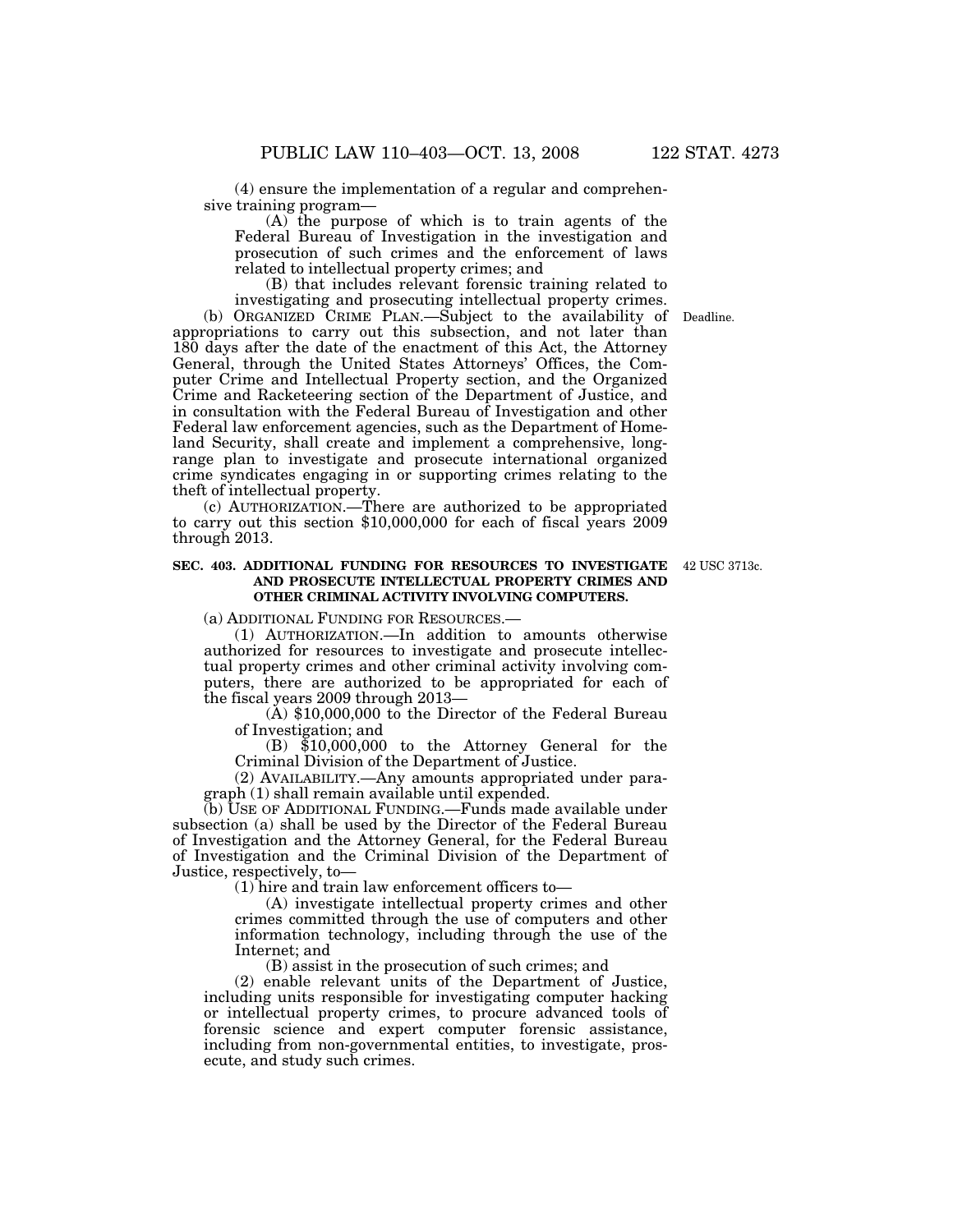42 USC 3713d.

### **SEC. 404. ANNUAL REPORTS.**

(a) REPORT OF THE ATTORNEY GENERAL.—Not later than 1 year after the date of the enactment of this Act, and annually thereafter, the Attorney General shall submit a report to Congress on actions taken to carry out this title. The initial report required under this subsection shall be submitted by May 1, 2009. All subsequent annual reports shall be submitted by May 1st of each fiscal year thereafter. The report required under this subsection may be submitted as part of the annual performance report of the Department of Justice, and shall include the following:

(1) With respect to grants issued under section 401, the number and identity of State and local law enforcement grant applicants, the number of grants issued, the dollar value of each grant, including a break down of such value showing how the recipient used the funds, the specific purpose of each grant, and the reports from recipients of the grants on the efficacy of the program supported by the grant. The Department of Justice shall use the information provided by the grant recipients to produce a statement for each individual grant. Such statement shall state whether each grantee has accomplished the purposes of the grant as established in section 401(b). Those grantees not in compliance with the requirements of this title shall be subject, but not limited to, sanctions as described in the Financial Guide issued by the Office of Justice Programs at the Department of Justice.

(2) With respect to the additional agents of the Federal Bureau of Investigation authorized under paragraphs (1) and  $(2)$  of section  $402(a)$ , the number of investigations and actions in which such agents were engaged, the type of each action, the resolution of each action, and any penalties imposed in each action.

(3) With respect to the training program authorized under section  $402(a)(4)$ , the number of agents of the Federal Bureau of Investigation participating in such program, the elements of the training program, and the subject matters covered by the program.

(4) With respect to the organized crime plan authorized under section  $40\overline{2}$ (b), the number of organized crime investigations and prosecutions resulting from such plan.

(5) With respect to the authorizations under section 403— (A) the number of law enforcement officers hired and

the number trained; (B) the number and type of investigations and prosecutions resulting from the hiring and training of such law enforcement officers;

(C) the defendants involved in any such prosecutions; (D) any penalties imposed in each such successful prosecution;

(E) the advanced tools of forensic science procured to investigate, prosecute, and study computer hacking or intellectual property crimes; and

(F) the number and type of investigations and prosecutions in such tools were used.

(6) Any other information that the Attorney General may consider relevant to inform Congress on the effective use of the resources authorized under sections 401, 402, and 403.

Grants.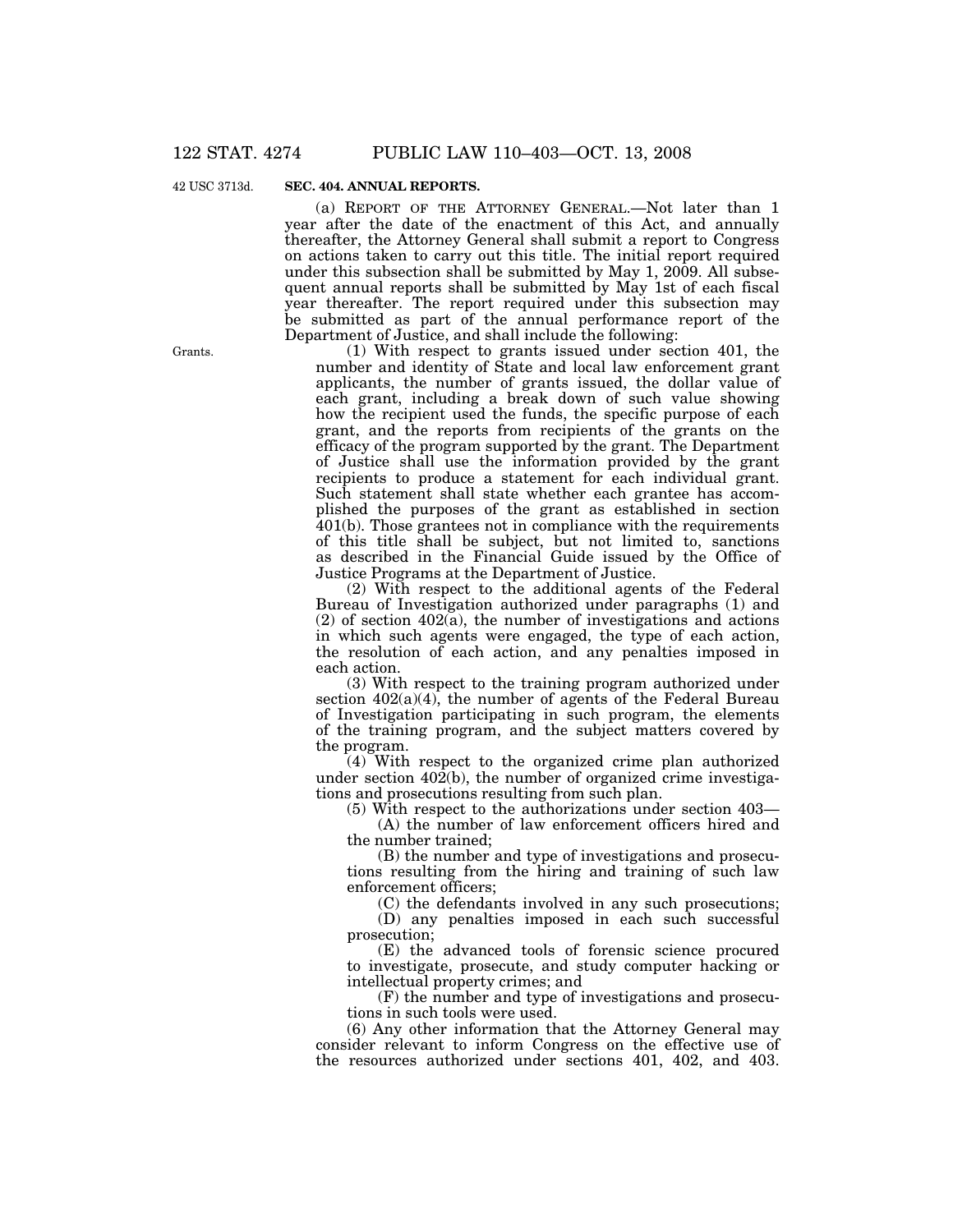(7) A summary of the efforts, activities, and resources the Department of Justice has allocated to the enforcement, investigation, and prosecution of intellectual property crimes, including—

(A) a review of the policies and efforts of the Department of Justice related to the prevention and investigation of intellectual property crimes, including efforts at the Office of Justice Programs, the Criminal Division of the Department of Justice, the Executive Office of United States Attorneys, the Office of the Attorney General, the Office of the Deputy Attorney General, the Office of Legal Policy, and any other agency or bureau of the Department of Justice whose activities relate to intellectual property;

(B) a summary of the overall successes and failures of such policies and efforts;

(C) a review of the investigative and prosecution activity of the Department of Justice with respect to intellectual property crimes, including—

(i) the number of investigations initiated related to such crimes;

(ii) the number of arrests related to such crimes; and

(iii) the number of prosecutions for such crimes, including—

(I) the number of defendants involved in such prosecutions;

(II) whether the prosecution resulted in a conviction; and

(III) the sentence and the statutory maximum for such crime, as well as the average sentence imposed for such crime; and

(D) a Department-wide assessment of the staff, financial resources, and other resources (such as time, technology, and training) devoted to the enforcement, investigation, and prosecution of intellectual property crimes, including the number of investigators, prosecutors, and forensic specialists dedicated to investigating and prosecuting intellectual property crimes.

(8) A summary of the efforts, activities, and resources that the Department of Justice has taken to—

(A) minimize duplicating the efforts, materials, facilities, and procedures of any other Federal agency responsible for the enforcement, investigation, or prosecution of intellectual property crimes; and

(B) enhance the efficiency and consistency with which Federal funds and resources are expended to enforce, investigate, or prosecute intellectual property crimes, including the extent to which the Department has utilized existing personnel, materials, technologies, and facilities.

(b) INITIAL REPORT OF THE ATTORNEY GENERAL.—The first report required to be submitted by the Attorney General under subsection (a) shall include a summary of the efforts, activities, and resources the Department of Justice has allocated in the 5 years prior to the date of enactment of this Act, as well as the 1-year period following such date of enactment, to the enforcement, investigation, and prosecution of intellectual property crimes, including—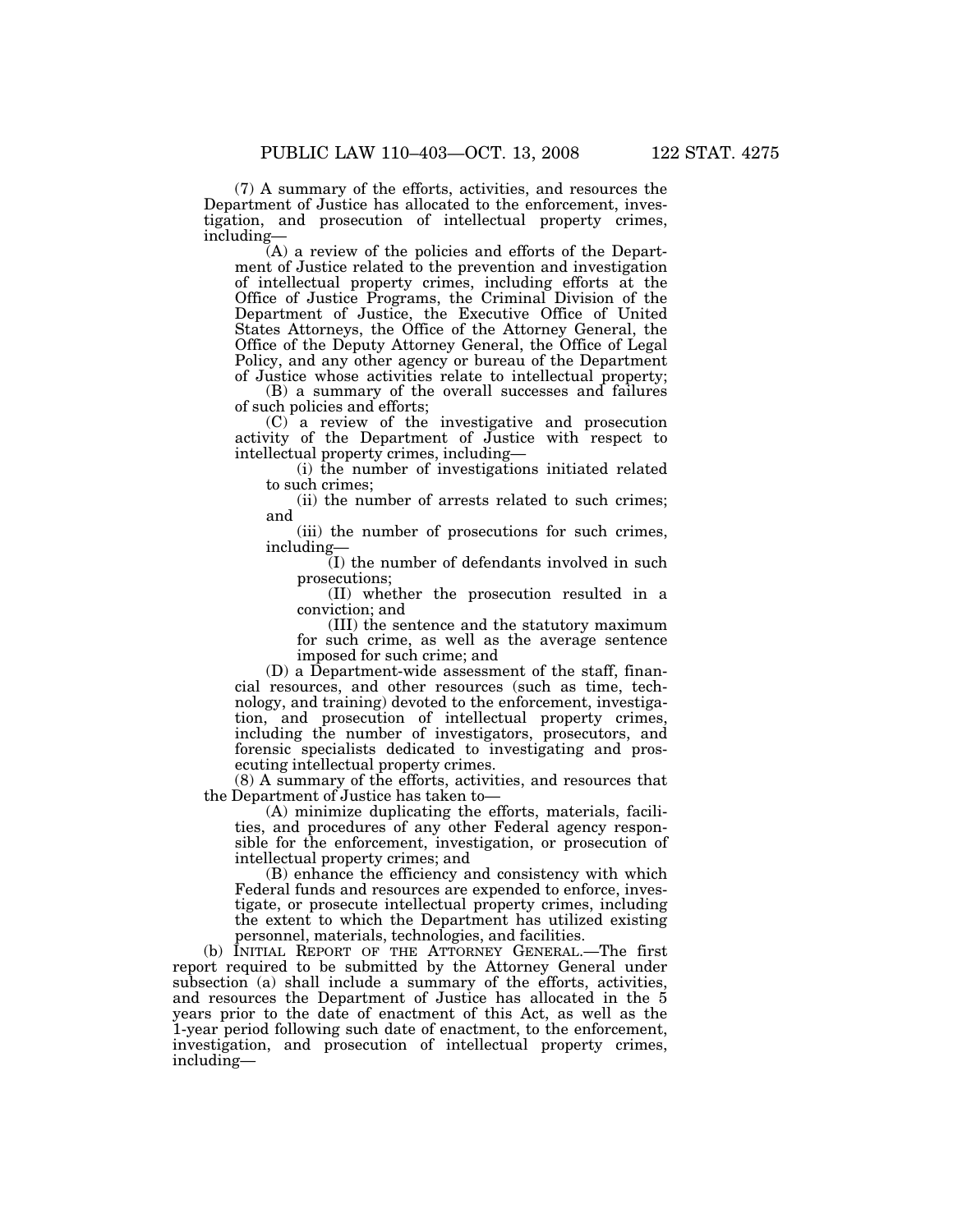(1) a review of the policies and efforts of the Department of Justice related to the prevention and investigation of intellectual property crimes, including efforts at the Office of Justice Programs, the Criminal Division of the Department of Justice, the Executive Office of United States Attorneys, the Office of the Attorney General, the Office of the Deputy Attorney General, the Office of Legal Policy, and any other agency or bureau of the Department of Justice whose activities relate to intellectual property;

(2) a summary of the overall successes and failures of such policies and efforts;

(3) a review of the investigative and prosecution activity of the Department of Justice with respect to intellectual property crimes, including—

(A) the number of investigations initiated related to such crimes;

(B) the number of arrests related to such crimes; and (C) the number of prosecutions for such crimes, including—

(i) the number of defendants involved in such prosecutions;

(ii) whether the prosecution resulted in a conviction; and

(iii) the sentence and the statutory maximum for such crime, as well as the average sentence imposed for such crime; and

(4) a Department-wide assessment of the staff, financial resources, and other resources (such as time, technology, and training) devoted to the enforcement, investigation, and prosecution of intellectual property crimes, including the number of investigators, prosecutors, and forensic specialists dedicated to investigating and prosecuting intellectual property crimes.

(c) REPORT OF THE FBI.—Not later than 1 year after the date of the enactment of this Act, and annually thereafter, the Director of the Federal Bureau of Investigation shall submit a report to Congress on actions taken to carry out this title. The initial report required under this subsection shall be submitted by May 1, 2009. All subsequent annual reports shall be submitted by May 1st of each fiscal year thereafter. The report required under this subsection may be submitted as part of the annual performance report of the Department of Justice, and shall include—

(1) a review of the policies and efforts of the Bureau related to the prevention and investigation of intellectual property crimes;

(2) a summary of the overall successes and failures of such policies and efforts;

 $(3)$  a review of the investigative and prosecution activity of the Bureau with respect to intellectual property crimes, including—

(A) the number of investigations initiated related to such crimes;

(B) the number of arrests related to such crimes; and (C) the number of prosecutions for such crimes, including—

(i) the number of defendants involved in such prosecutions;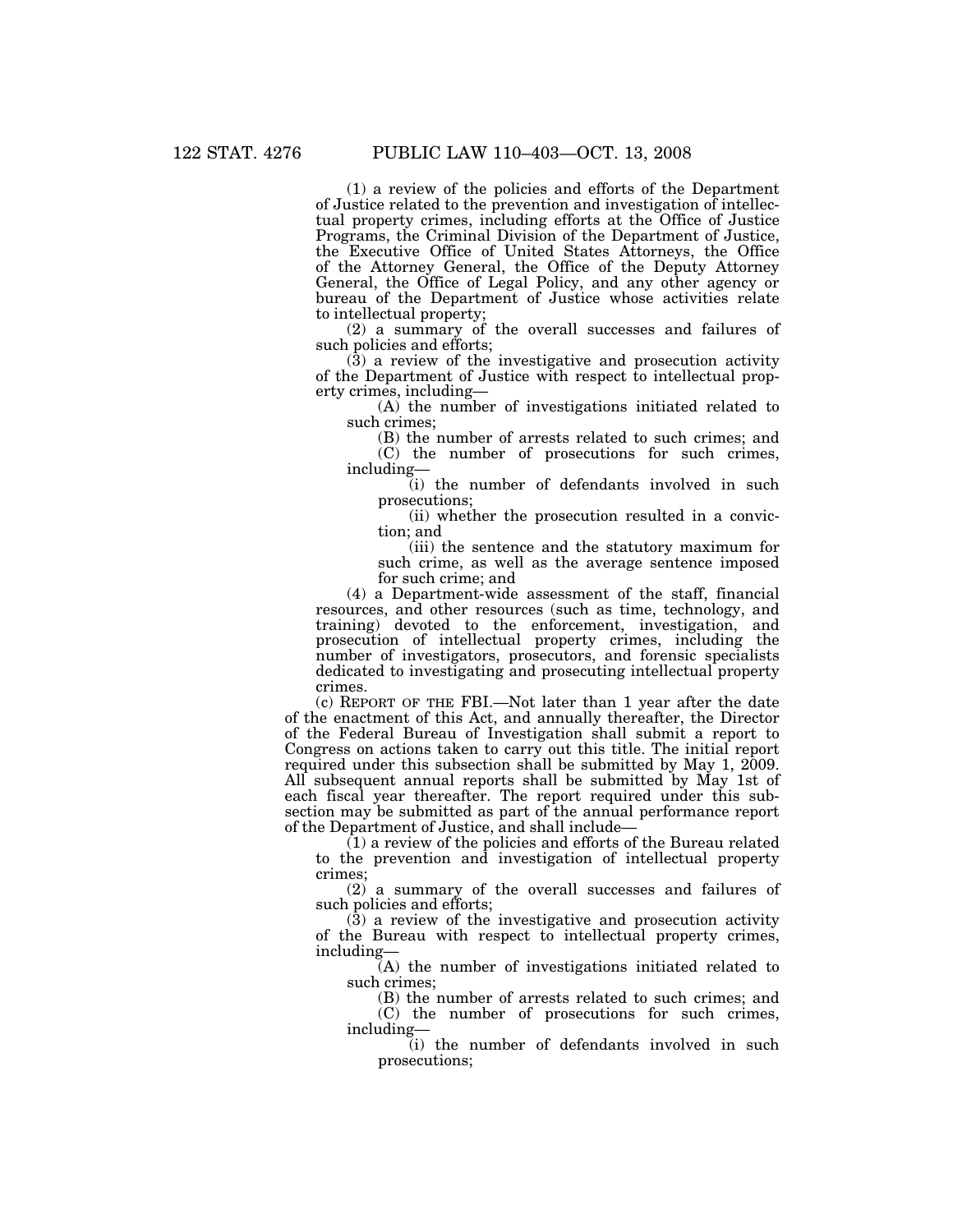(ii) whether the prosecution resulted in a conviction; and

(iii) the sentence and the statutory maximum for such crime, as well as the average sentence imposed for such crime; and

(4) a Bureau-wide assessment of the staff, financial resources, and other resources (such as time, technology, and training) devoted to the enforcement, investigation, and prosecution of intellectual property crimes, including the number of investigators, prosecutors, and forensic specialists dedicated to investigating and prosecuting intellectual property crimes.

(d) INITIAL REPORT OF THE FBI.—The first report required to be submitted by the Director of the Federal Bureau of Investigation under subsection (c) shall include a summary of the efforts, activities, and resources the Federal Bureau of Investigation has allocated in the 5 years prior to the date of enactment of this Act, as well as the 1-year period following such date of enactment to the enforcement, investigation, and prosecution of intellectual property crimes, including—

(1) a review of the policies and efforts of the Bureau related to the prevention and investigation of intellectual property crimes;

(2) a summary of the overall successes and failures of such policies and efforts;

(3) a review of the investigative and prosecution activity of the Bureau with respect to intellectual property crimes, including—

(A) the number of investigations initiated related to such crimes;

(B) the number of arrests related to such crimes; and (C) the number of prosecutions for such crimes, including—

(i) the number of defendants involved in such prosecutions;

(ii) whether the prosecution resulted in a conviction; and

(iii) the sentence and the statutory maximum for such crime, as well as the average sentence imposed for such crime; and

(4) a Bureau-wide assessment of the staff, financial resources, and other resources (such as time, technology, and training) devoted to the enforcement, investigation, and prosecution of intellectual property crimes, including the number of investigators, prosecutors, and forensic specialists dedicated to investigating and prosecuting intellectual property crimes.

# **TITLE V—MISCELLANEOUS**

### **SEC. 501. GAO STUDY ON PROTECTION OF INTELLECTUAL PROPERTY OF MANUFACTURERS.**

(a) STUDY.—The Comptroller General of the United States shall conduct a study to help determine how the Federal Government could better protect the intellectual property of manufacturers by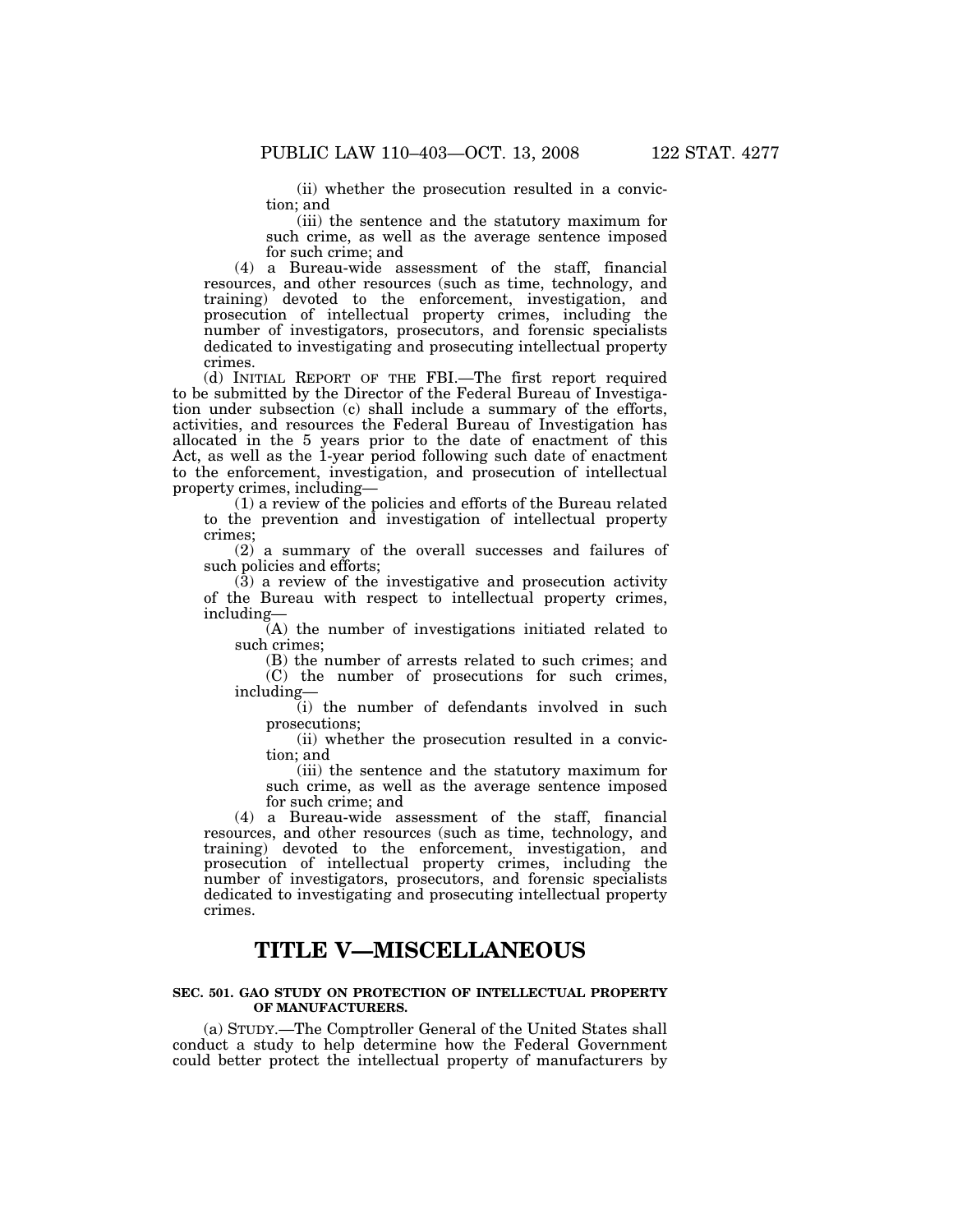quantification of the impacts of imported and domestic counterfeit goods on—

(1) the manufacturing industry in the United States; and (2) the overall economy of the United States.

(b) CONTENTS.—In conducting the study required under subsection (a), the Comptroller General shall examine—

(1) the extent that counterfeit manufactured goods are actively being trafficked in and imported into the United States;

(2) the impacts on domestic manufacturers in the United States of current law regarding defending intellectual property, including patent, trademark, and copyright protections;

(3) the nature and scope of current statutory law and case law regarding protecting trade dress from being illegally copied;

 $(4)$  the extent which such laws are being used to investigate and prosecute acts of trafficking in counterfeit manufactured goods;

(5) any effective practices or procedures that are protecting all types of intellectual property; and

(6) any changes to current statutes or rules that would need to be implemented to more effectively protect the intellectual property rights of manufacturers.

(c) REPORT.—Not later than 1 year after the date of the enactment of this Act, the Comptroller General shall submit to Congress a report on the results of the study required under subsection (a).

### **SEC. 502. GAO AUDIT AND REPORT ON NONDUPLICATION AND EFFI-CIENCY.**

Not later than 2 years after the date of enactment of this Act, the Comptroller General shall conduct an audit and submit a report to the Committee on the Judiciary of the Senate and to the Committee on the Judiciary of the House of Representatives on—

(1) the efforts, activities, and actions of the Intellectual Property Enforcement Coordinator and the Attorney General in achieving the goals and purposes of this Act, as well as in carrying out any responsibilities or duties assigned to each such individual or agency under this Act;

(2) any possible legislative, administrative, or regulatory changes that Comptroller General recommends be taken by or on behalf of the Intellectual Property Enforcement Coordinator or the Attorney General to better achieve such goals and purposes, and to more effectively carry out such responsibilities and duties;

(3) the effectiveness of any actions taken and efforts made by the Intellectual Property Enforcement Coordinator and the Attorney General to—

(A) minimize duplicating the efforts, materials, facilities, and procedures of any other Federal agency responsible for the enforcement, investigation, or prosecution of intellectual property crimes; and

(B) enhance the efficiency and consistency with which Federal funds and resources are expended to enforce, investigate, or prosecute intellectual property crimes, including whether the IPEC has utilized existing personnel, materials, technologies, and facilities, such as the National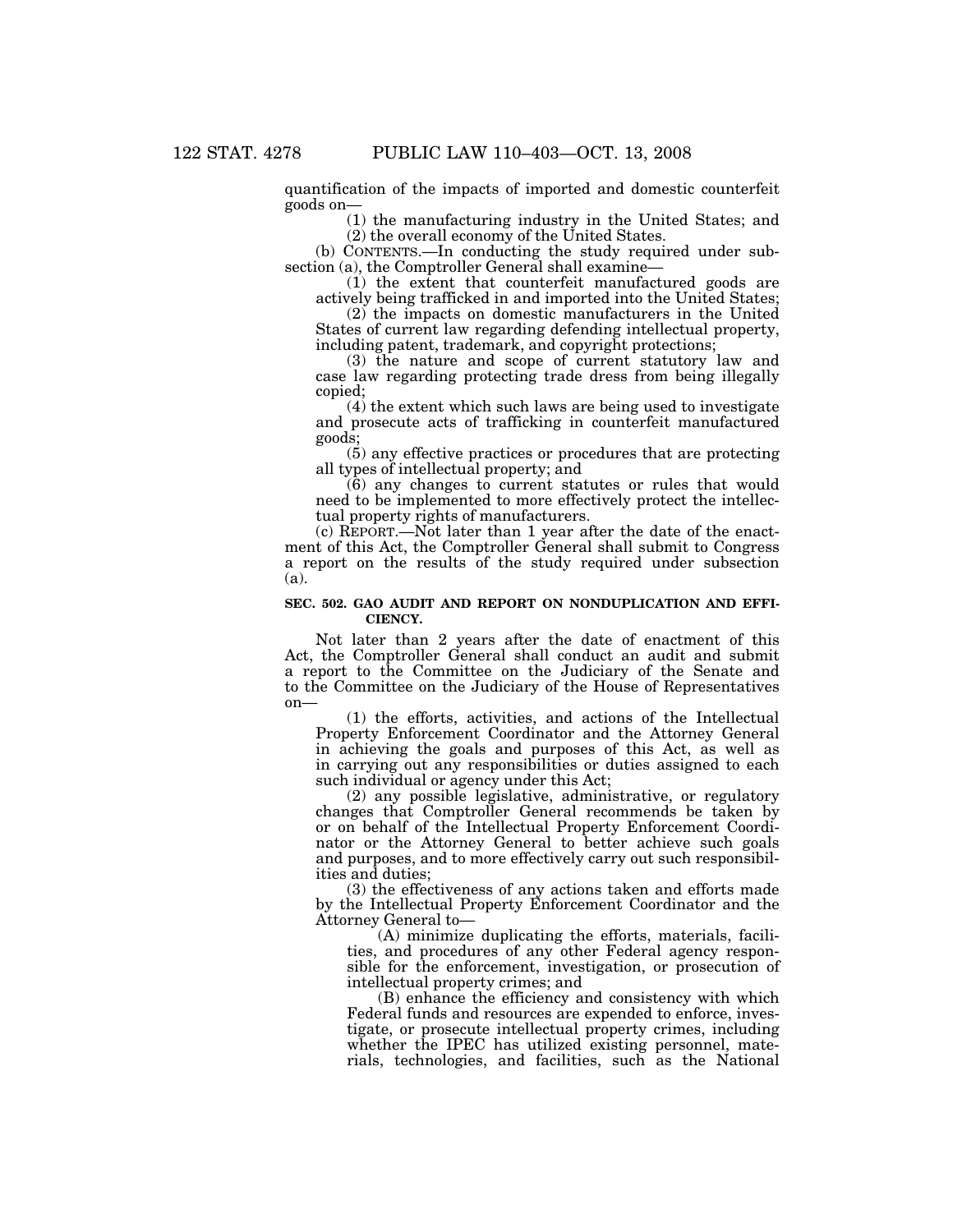Intellectual Property Rights Coordination Center established at the Department of Homeland Security; and

(4) any actions or efforts that the Comptroller General recommends be taken by or on behalf of the Intellectual Property Enforcement Coordinator and the Attorney General to reduce duplication of efforts and increase the efficiency and consistency with which Federal funds and resources are expended to enforce, investigate, or prosecute intellectual property crimes.

### **SEC. 503. SENSE OF CONGRESS.**

It is the sense of Congress that—

(1) the United States intellectual property industries have created millions of high-skill, high-paying United States jobs and pay billions of dollars in annual United States tax revenues;

(2) the United States intellectual property industries continue to represent a major source of creativity and innovation, business start-ups, skilled job creation, exports, economic growth, and competitiveness;

(3) counterfeiting and infringement results in billions of dollars in lost revenue for United States companies each year and even greater losses to the United States economy in terms of reduced job growth, exports, and competitiveness;

(4) the growing number of willful violations of existing Federal criminal laws involving counterfeiting and infringement by actors in the United States and, increasingly, by foreignbased individuals and entities is a serious threat to the longterm vitality of the United States economy and the future competitiveness of United States industry;

(5) terrorists and organized crime utilize piracy, counterfeiting, and infringement to fund some of their activities;

(6) effective criminal enforcement of the intellectual property laws against violations in all categories of works should be among the highest priorities of the Attorney General;

(7) with respect to all crimes related to the theft of intellectual property, the Attorney General shall give priority to cases with a nexus to terrorism and organized crime; and

(8) with respect to criminal counterfeiting and infringement of computer software, including those by foreign-owned or foreign-controlled entities, the Attorney General should give priority to cases—

(A) involving the willful theft of intellectual property for purposes of commercial advantage or private financial gain;

(B) where the theft of intellectual property is central to the sustainability and viability of the commercial activity of the enterprise (or subsidiary) involved in the violation;

(C) where the counterfeited or infringing goods or services enables the enterprise to unfairly compete against the legitimate rights holder; or